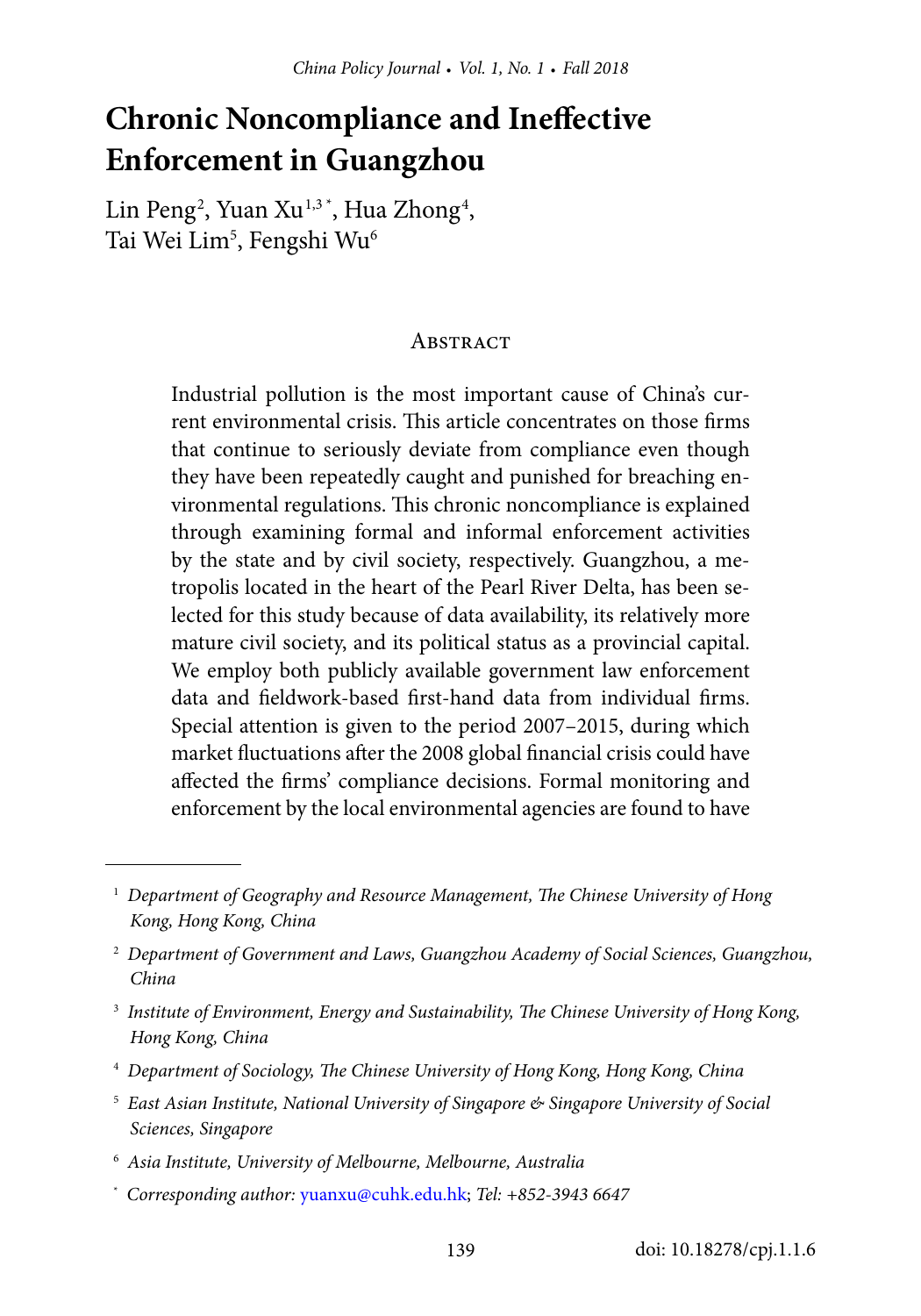#### *China Policy Journal*

improved compliance, but the regulatory effectiveness was still constrained by the low probability of catching noncompliance and/ or insufficient penalty upon conviction. Enforcement activities by civil society played an increasingly visible, yet still complementary, role. Overall, the existing enforcement activities are still inadequate to fundamentally reverse this pattern of chronic noncompliance.

*Keywords:* Enforcement and compliance; Environmental pollution; Governance; Crime and punishment; China

# **Incumplimiento crónico y cumplimiento ineficaz en Guangzhou**

#### Resumen

La contaminación industrial es la causa más importante de la actual crisis ambiental de China. Este artículo se concentra en aquellas empresas que continúan desviándose seriamente del cumplimiento a pesar de que han sido atrapadas y castigadas repetidamente por infringir las regulaciones ambientales. Este incumplimiento crónico se explica a través del examen de las actividades de cumplimiento formales e informales del estado y la sociedad civil, respectivamente. Guangzhou, una metrópolis ubicada en el corazón del delta del río Perla, ha sido seleccionada para este estudio debido a la disponibilidad de datos, su sociedad civil relativamente más madura y su estatus político como capital provincial. Empleamos tanto datos públicos de aplicación de la ley del gobierno como datos de primera mano basados en el trabajo de campo de empresas individuales. Se presta especial atención al período 2007-2015, durante el cual las fluctuaciones del mercado después de la crisis financiera mundial de 2008 podrían haber afectado las decisiones de cumplimiento de las empresas. Se encuentra que el monitoreo formal y la aplicación por parte de las agencias ambientales locales han mejorado el cumplimiento, pero la efectividad regulatoria aún se vio limitada por la baja probabilidad de que no se detecte el cumplimiento y / o la sanción insuficiente de la condena. Las actividades de cumplimiento por parte de la sociedad civil desempeñaron un papel cada vez más visible, pero aún así complementario. En general, las actividades de cumplimiento existentes aún son inadecuadas para revertir fundamentalmente este patrón de incumplimiento crónico.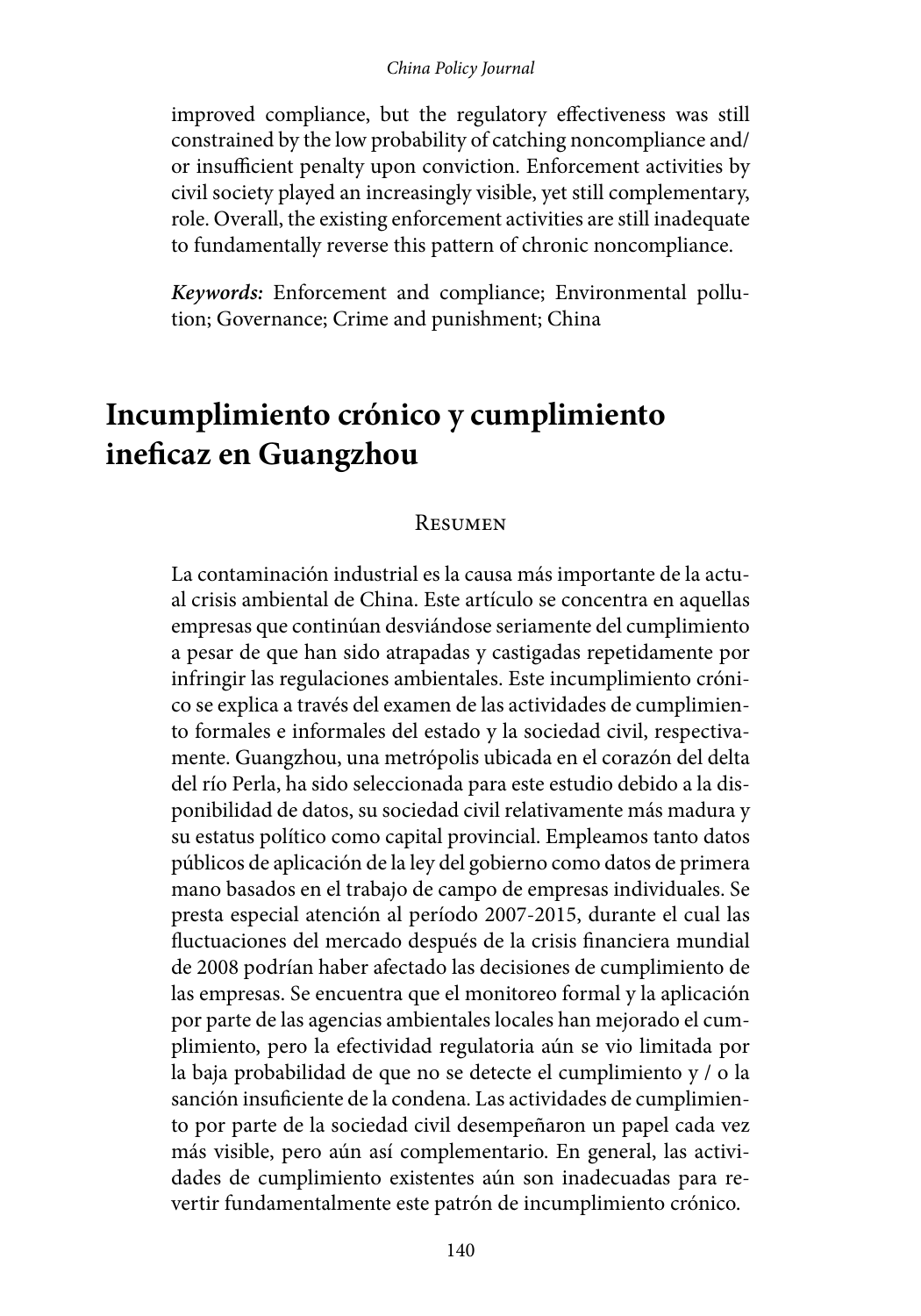*Palabras clave:* Aplicación y cumplimiento; Contaminación ambiental; Gobernanza; Crimen y castigo; China

# 长期环保违规与广州政府执法的研究

#### 摘要

工业污染是中国当前环境危机最重要的原因。本文聚焦于那 些多次因违反环境法规而受到惩罚然而却持续不改的公司。 我们研究政府的正式和公民社会的非正式执法活动,从而来 解释这种长期违规现象。位于珠江三角洲腹地的大都市广州 由于其数据的可获得性、相对成熟的公民社会和作为省会的 政治地位,被选为本次研究的对象。由于2008年全球金融危 机后的市场波动可能特别影响到公司的环保合规决定,2007- 2015年成为研究的重点时段。我们采用了公开的政府执法数 据和公司层面基于实地调查的第一手数据。我们的研究发 现,尽管当地环境机构的正式监测和执法已经改善了合规情 况,但发现违规现象可能性低和(或)定罪后处罚不严仍然限 制了监管的有效性。虽然只是辅助,公民社会的执法活动发 挥了日益明显的作用。总之,现有的执法活动还不足以从根 本上扭转这一长期违规局面。

关键词:执法与合规;环境污染;治理;犯罪与处罚;中国

### **1. Introduction**

hina is facing environmental<br>crises on several fronts (Wu<br>and Edmonds 2017). Numerous<br>countermeasures have been actively imcrises on several fronts (Wu and Edmonds 2017). Numerous countermeasures have been actively implemented, including increasingly more stringent standards and laws, shutting down more polluting plants, and initiating more ambitious pollution-control programs. However, the overall impacts on the behavior of polluting firms may be less positive than what the regulations intend. Despite increasingly sophisticated and rigorous environmental standards and regulations, illegal pollution and other forms of violation remain rampant. The rapid growth of citizen complaints and even of protests triggered by pollution in recent years also show the ineffectiveness of China's overall environmental law enforcement (Steinhardt and Wu 2016).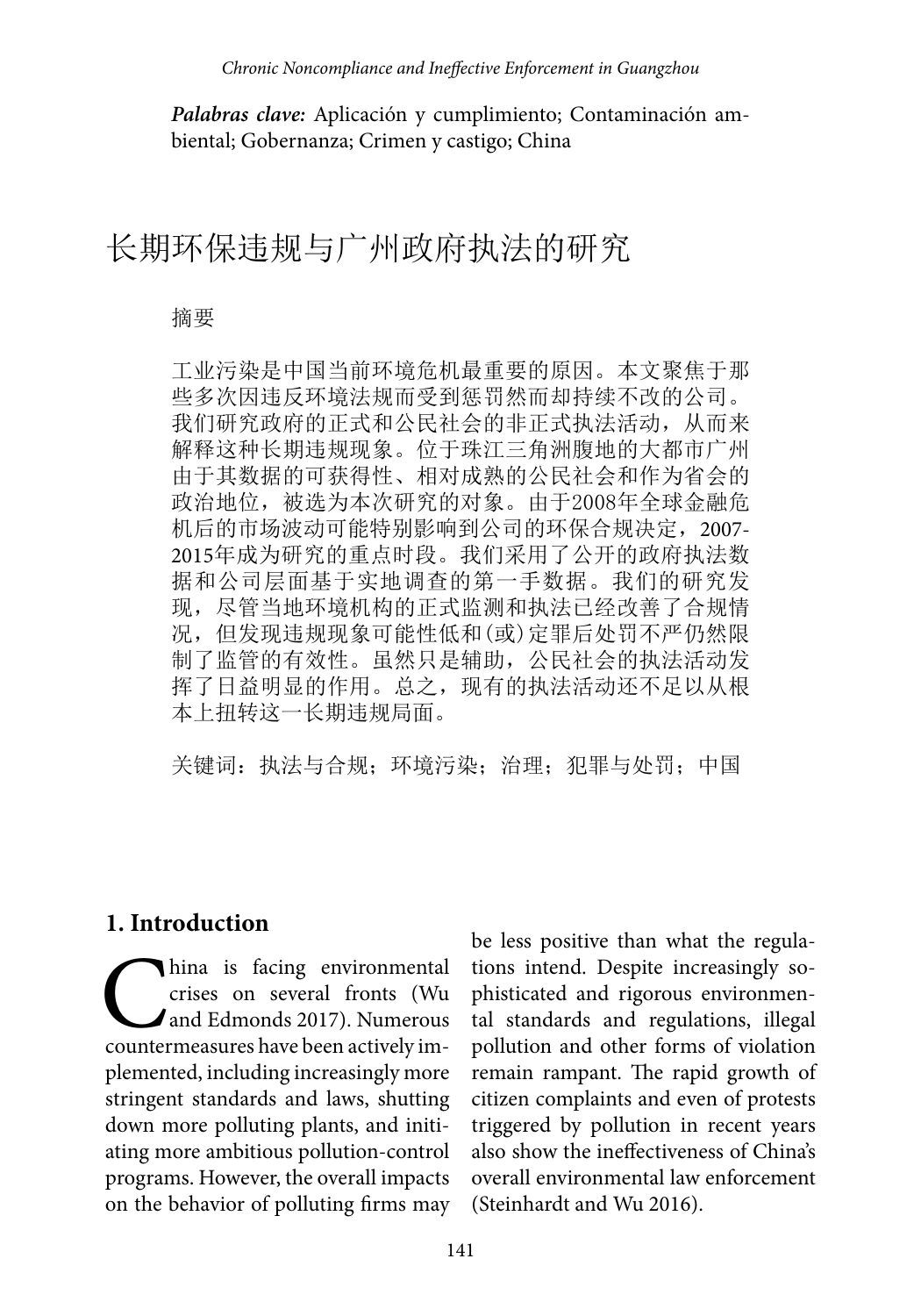#### *China Policy Journal*

The existing literature on polluting behavior at plant level mainly focuses on the economic and institutional aspects of the firms, assuming polluting firms are rational agents and they make decisions by calculating the expected costs of compliance and the expected penalties for noncompliance. If the former exceeds the latter, an individual firm will be more likely to choose noncompliance. Weak laws and/or law enforcement could result in low expected penalties and, therefore, a high probability of noncompliance by firms.

Many studies on environmental compliance and enforcement, including those concentrating on China, adopt this approach and they tend to focus on the formal rules and the mechanisms for implementing them. On the government's part, considerable academic attention has been given to explaining the "enforcement gaps"; these are mainly caused by high costs, limited budgets, shortages of personnel and necessary expertise, and a variety of institutional problems (Arguedas 2008; Blackman and Harrington 2000; McAllister et al. 2010; Pan, Wang, and Wang 2005; Russell and Vaughan 2003). On the regulatees' part, existing literature suggests that polluting firms' behavior is mainly shaped by environmental laws and policies and, more importantly, by their enforcement, as polluting firms are driven by utility maximization rationales and their managers make decisions based on comparing various costs and benefits (Xu 2011).

Another strand of scholarship has proved that neither formal nor in-

formal enforcement mechanisms can alone ensure consistent compliance. Empirical evidence from both industrialized and developing countries suggests that effective government regulation and law enforcement and public participation are mutually supportive (Gunningham 2009; Thornton, Gunningham, and Kagan 2005).

A third strand of literature suggests that noncompliance with environmental regulations is a consequence of comprehensive factors that include not only the incentives and sanctions created by the formal regulations, but also by a variety of determinants such as the design of policy instruments, the political consensus on law enforcement intensity, the degree of heterogeneity and the capacity of regulatees, and the pressures from private intervention (Pargal et al. 1997; Weaver 2014). Specialized literature on environmental regulation and compliance in China also suggests that corporate compliance behavior can be affected by informal mechanisms such as the political connections (of the polluting firms), features of ownership, general developmental modes, and public monitoring and participation (Van Rooij 2010; Wang et al. 2003, 2008; Xie, Yuan, and Huang 2017).

Building upon the above literature, this study will explore how the formal and informal factors work together to affect the rational polluting behaviors of different firms and how various factors determine the effectiveness and efficiency of China's environmental regulatory activities. Formal factors main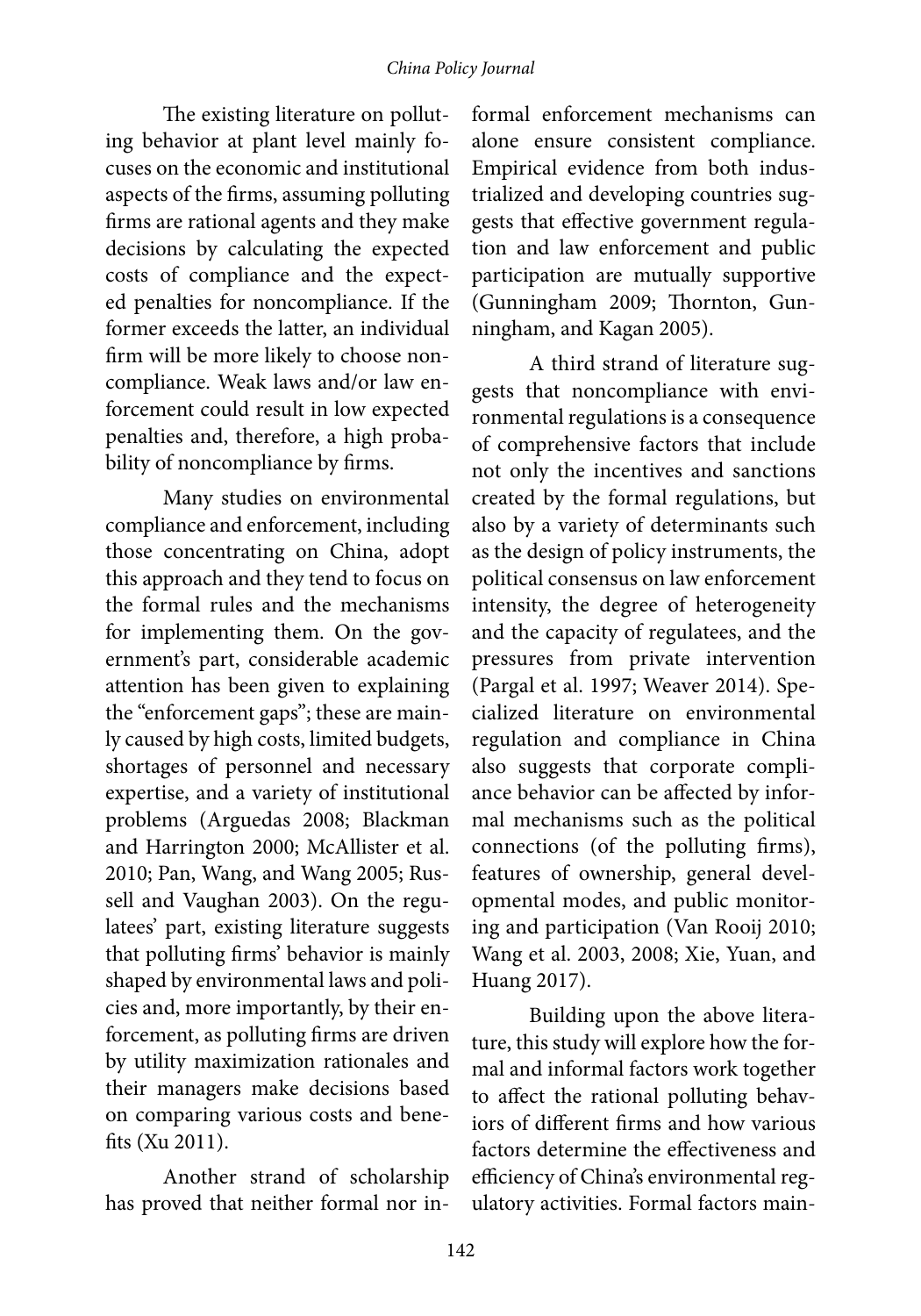ly include the official regulatory system, the monitoring instruments, the administrative structures, and the alternative regulatory mechanisms voluntarily adopted by polluting firms. Informal factors refer to the political and social construction of the seriousness of compliance or noncompliance, the attitudes and beliefs of the regulatees, and the social pressures on the polluting firms to comply with the regulatory standards.

In this research, we chose to focus on one of the least environmentally friendly behaviors of polluting firms, namely, chronic noncompliance. These firms have been caught and punished numerous times for noncompliance with the environmental rules, but they still proceed without any significant changes to their polluting behavior. Guangzhou, the capital city of Guangdong province and a major site of pollution in the Pearl River Delta (PRD), is selected for an intensive case study because of data availability and representativeness in terms of pollution regulations and the polluting behavior of local firms. This paper is organized as follows. Section 2 introduces and explains the data and the analytical framework. Section 3 explains the features of chronic noncompliance with environmental regulation in Guangzhou. Section 4 examines the nature and effectiveness of the formal regulations related to pollution in Guangzhou. Section 5 examines the emerging informal approaches to monitor corporate pollution behavior in the case. Section 6 discusses the findings and concludes.

## **2. Data and Analytical Framework**

### *2.1 Data*

For this research, we have com-<br>piled a comprehensive dataset<br>on the chronic offenses of corpo-<br>rate polluters in Guangzhou based on piled a comprehensive dataset on the chronic offenses of corporate polluters in Guangzhou based on official environmental, provincial, and municipal enforcement data covering the period 2007–2015 (Table 1). The official data on inspections, penalties, and citizen reporting were acquired from the Annual Report on the State of Environment in Guangzhou (RSE) and other open-source documents available on the Guangzhou Environmental Protection Bureau (EPB) website. We also used the websites of the Institute of Public and Environmental Affairs (IPE) and the Guangdong Provincial EPB for supplementary sources of data. IPE is a Beijing-based nongovernment organization (NGO) specialized in creating interactive maps/data of industrial pollution to facilitate public participation in pollution control. The IPE data focuses on large polluting sources monitored by the Ministry of Environmental Protection (MEP) and is a useful source for researchers to find information about sanctions related to the state-monitored sources (SMSs). In addition, the first author of the paper conducted six interviews with district-level EPB officers and staff of environmental NGOs (ENGOs), which provides contextual data for our interpretation and analysis.

To identity cases of chronical polluting firms, we created a set of criteria that can be easily applied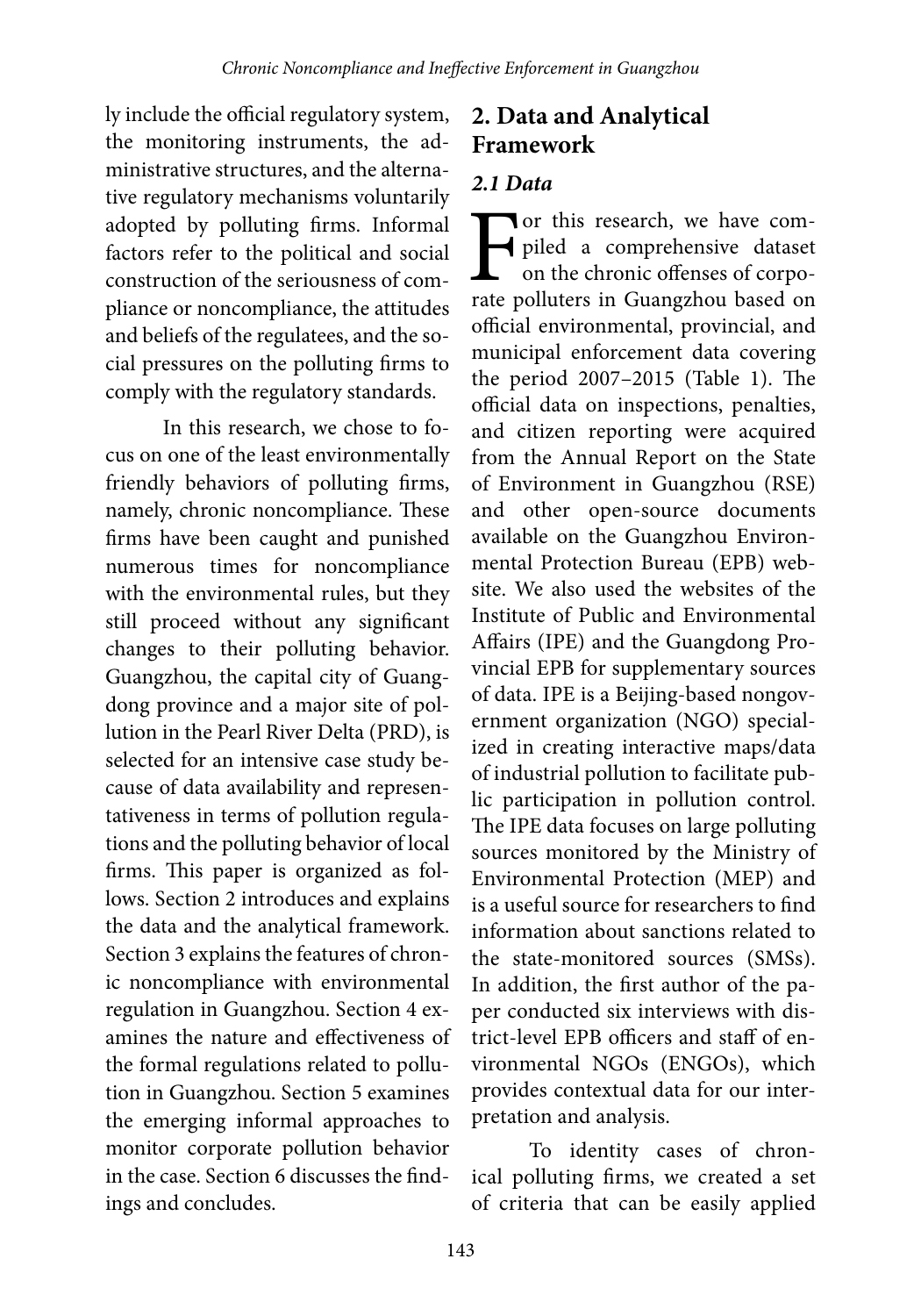with open-source data: (1) the firms that have committed three or more violations, or received three or more specific penalties (*i.e*., fines, suspension, or shutdown); (2) the firms that are subjected to one-year interagency supervisions jointly conducted by the EPBs and Bureaus of Discipline Inspection (BODI) at the municipal or provincial level (*gua pai du ban*); and (3) the firms are included in the Environmental Noncompliance Blacklist (ENCB) disclosed by the Guangzhou EPB. The ENCB is an important supplement to the formal regulatory system focusing on large pollution sources, as it strengthens law enforcement on the small-sized polluters in scattered locations on the periphery of cities and the areas where the reach of state regulation is scarce. (More details of the ENCB and its implementation in Guangzhou will be provided in Section 4.)

Applying the criteria to our dataset, we have identified 65 out of the 250 polluting firms as chronic offenders. Among them, 37 were SMSs, mostly large state-owned enterprises (SOEs), monitored directly by the MEP. The remaining 28 cases were mainly small-sized plants subjected to prioritized monitoring by local EPBs and included in the ENCB for enhanced law enforcement. There are at least 18 blacklisted factories included in our dataset and, by the time of writing this paper, none of these polluting firms have been removed from the prioritization lists.

### **2.2. Analytical Framework**

To analyze the formal and informal enforcement activities and how they might reverse chronic noncompliance, we adopt the framemal enforcement activities and how they might reverse chronic noncompliance, we adopt the framework based on the economic calculation of costs and benefits responding to enforcement activities, as explained in the introduction section. The benefits of noncompliance are mainly the saved costs to comply with certain environmental laws and policies, such as those for mitigating emissions. The costs of noncompliance are the expected penalty, resulting of two factors namely, the probability of catching noncompliance and the penalty for noncompliance. A key research question is how to effectively deter environmental noncompliance. With different data and methodology, other studies have concluded that detection probability is more important (Grogger 1991), or that punishment severity is more important (Friesen 2009), or that both are important (Earnhart and Friesen 2012).

Environmental noncompliance is one of the most important causes of China's current environmental crises (Xu 2011, 2013). Noncompliance cannot be deterred without a high-enough proportion of cases being caught and punished (Guo et al. 2014; Xu 2011). Catching noncompliance by firms is predominantly reliant on effective techniques of monitoring, reporting, and verification (MRV) designed, deployed, and executed by government regulatory agencies at various levels. However, the positive correlation between the deployment of MRV techniques and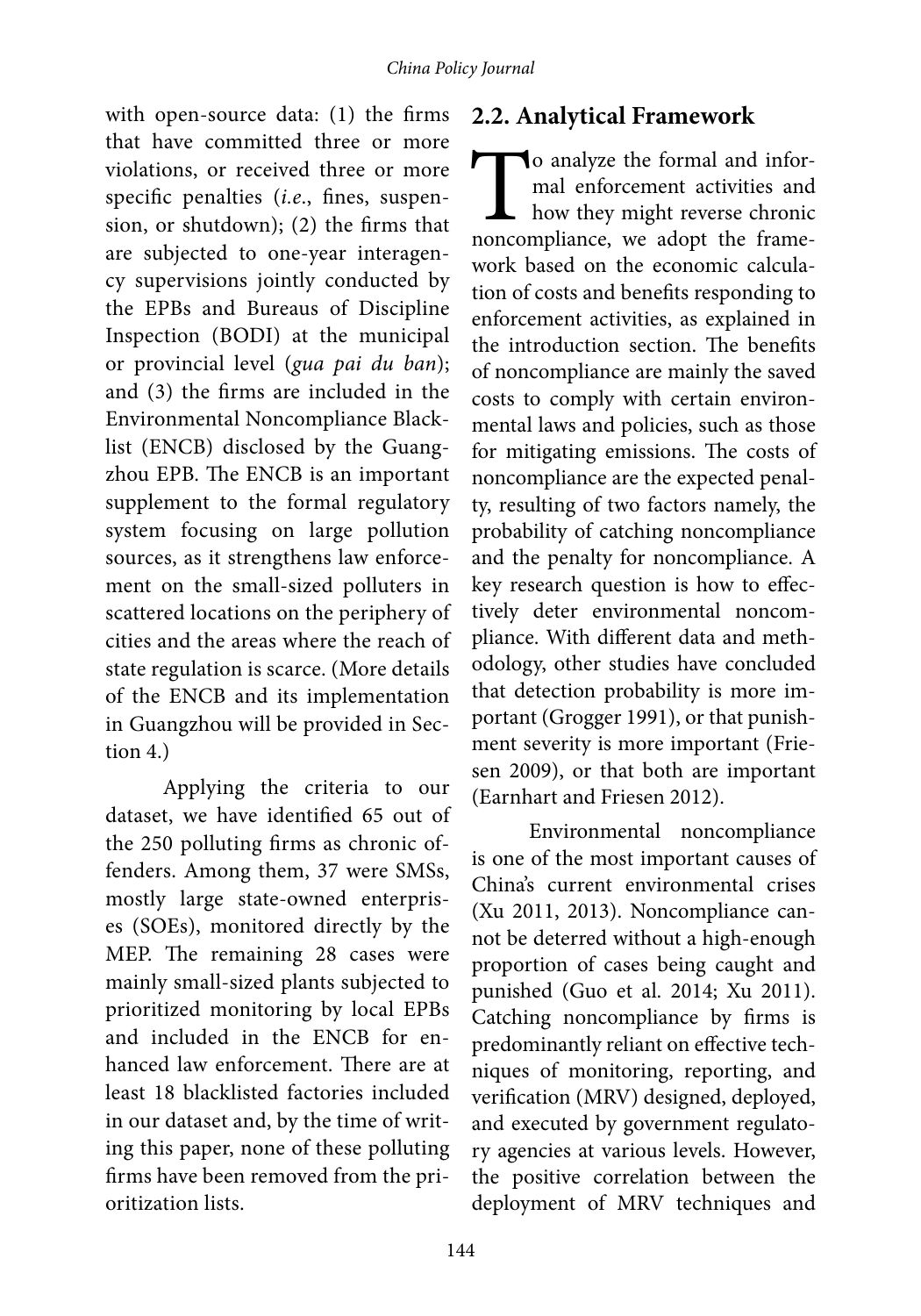### **Table 1.** Data Sources

| Types of Data                                                | Sources of Data                                                                                                                                                                              |                                                                                          |  |  |
|--------------------------------------------------------------|----------------------------------------------------------------------------------------------------------------------------------------------------------------------------------------------|------------------------------------------------------------------------------------------|--|--|
| Regular<br>administrative<br>penalties<br>$(2007 - 2015)$    | Annual Report on the State of Environment in Guangzhou (2008-2015)<br>(Guangzhou EPB 2008-2016)                                                                                              |                                                                                          |  |  |
|                                                              | The Guangzhou Yearbook (2008-2015) (Editing Committee 2008-2016)                                                                                                                             |                                                                                          |  |  |
|                                                              | The Institute of Public & Environmental Affairs, Database on the<br>environmental performance of enterprises (IPE 2018)                                                                      |                                                                                          |  |  |
| Enforcement<br>campaigns<br>$(2007 - 2015)$                  | Report on the Implementation of the Listed Supervision of the Prioritized<br>Environmental Pollution Problems (Guangzhou EPB and Guangzhou<br>Bureau of Discipline and Inspection 2008-2016) |                                                                                          |  |  |
|                                                              | The Guangzhou Yearbook (2008-2015) (Editing Committee 2008-2016)                                                                                                                             |                                                                                          |  |  |
| Information<br>about citizen<br>reporting<br>$(2007 - 2015)$ | Annual Report on the State of Environment in Guangzhou (2008-2015)<br>(Guangzhou EPB 2008-2016)                                                                                              |                                                                                          |  |  |
|                                                              | The Guangzhou Yearbook (2008-2015) (Editing Committee 2008-2016)                                                                                                                             |                                                                                          |  |  |
| First-hand<br>information<br>from fieldwork                  | 1 officer from a district-level<br>EPB in Guangzhou                                                                                                                                          | Interview conducted by Lin Peng on<br>August 14, 2015                                    |  |  |
|                                                              | 1 staff from an ENGO,<br>Guangzhou Environmental<br>Protection (GEP)                                                                                                                         | Interviews conducted by Lin Peng on<br>April 13, 2016, May 3, 2016, and May 8,<br>2018   |  |  |
|                                                              | 2 staffs from an ENGO, Liu<br>Xi He Ecological Protection<br>Center (LAUKAI)                                                                                                                 | Interviews conducted by Lin Peng on<br>April 13, 2016, May 7, 2016, and April 5,<br>2017 |  |  |
|                                                              | A public hearing hosted by<br>the Guangzhou Municipal<br>People's Congress                                                                                                                   | Participatory observation conducted by<br>Lin Peng on April 12, 2018                     |  |  |
|                                                              | A project evaluation session<br>hosted by a district-level<br>water bureau in Guangzhou                                                                                                      | Participatory observation conducted by<br>Lin Peng on May 9, 2018                        |  |  |

the effective deterring and sanctioning of environmental violations might be hindered by inadequate regulatory capacity and other institutional factors (Lo et al. 2012; McAllister et al. 2010). The "enforcement gap" caused by weak bureaucratic capacity is particularly significant in industrializing countries like China. For instance, continuous emission monitoring systems (CEMSs) have been widely used in the United States to provide accurate data on SO<sub>2</sub>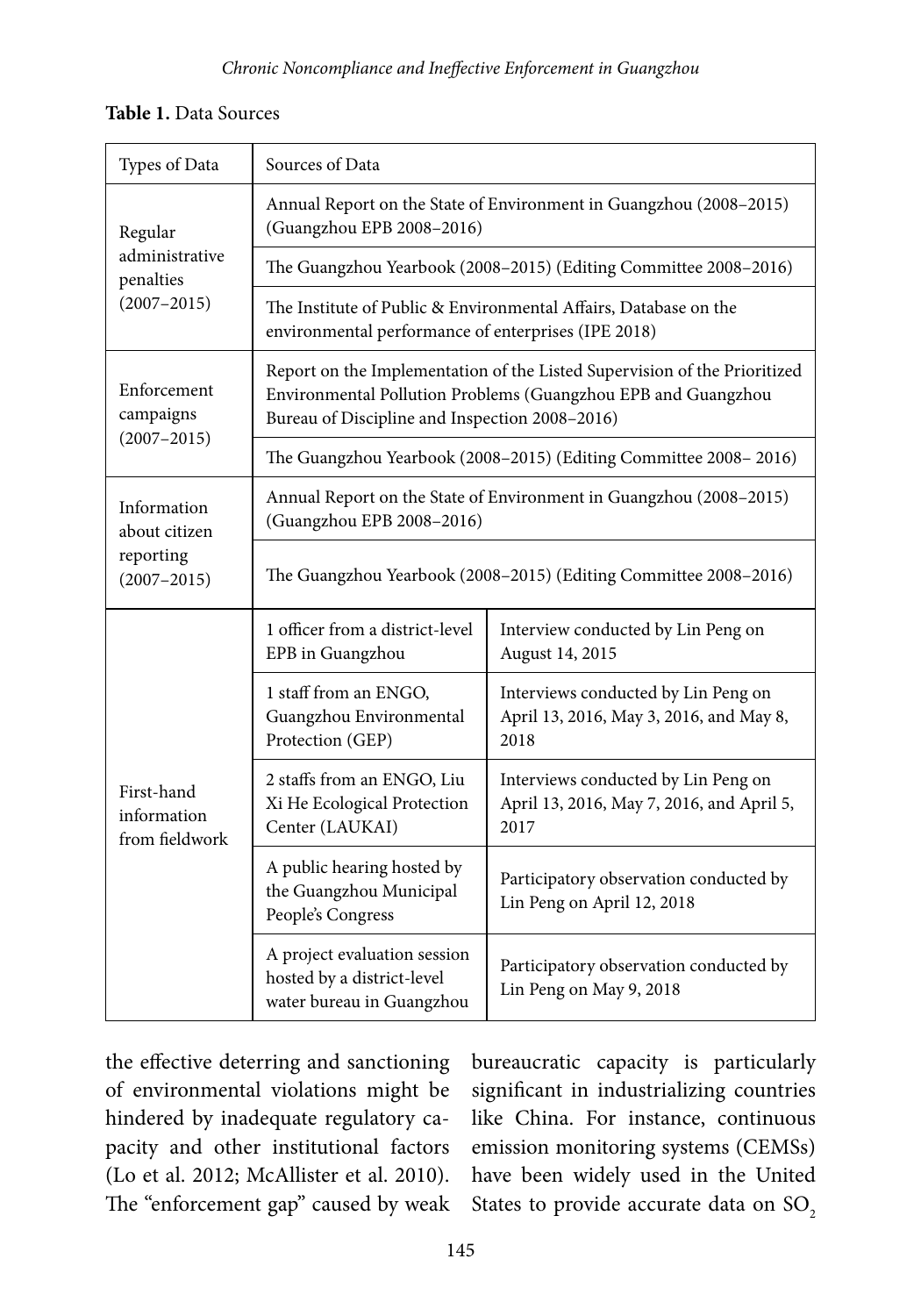emissions and to monitor compliance (Stranlund and Chavez 2000), while the poorer quality of CEMSs in China often fails to achieve such accuracy and they are mainly used to provide guidance for occasional site inspections (Pan, Wang, and Wang 2005; Xu 2011).

Weaver (2014) has criticized the conventional scholarship on compliance and enforcement gaps that predominantly focused on the motivations of the regulatees. He then proposed a comprehensive framework to analyze noncompliance with public policies by adding factors related to the willingness and capacity of the regulatees. He also suggests that the technical and social aspects of policy instrument designs, such as the heterogeneity of regulation targets and the political constructs of seriousness of noncompliance, can have important effects on the compliant behavior of regulatees. Weaver's conceptualization of "compliance and enforcement regimes" provides a useful framework for this paper, although it falls short by focusing narrowly on formal rules made and implemented by governments and by failing to capture the widespread informal enforcement initiated by nongovernmental actors against noncompliant behavior.

This article intends to evaluate the instruments of formal and informal compliance regimes and their impact on chronic noncompliance behavior. As shown in Figure 1, the Y-axis shows compliance regimes measured in terms of formality. The most formal compliance regime mainly includes institutional and policy instruments set by

the formal regulatory bodies. The less formal regime includes the instruments of voluntary regulation established by enterprises and professional civil society organizations. The least formal one refers to more spontaneous and sporadic efforts made by local communities. The X-axis measures the instruments compliance regime by the degree of enforcement coerciveness. A combination of both formal compliance regime and coercive enforcement instrument lead to highest level of compliance.

# **3. Chronic Offenders in Guangzhou**

cated in the heartland of the<br>prosperous PRD, Guangzhou is<br>a main growth engine of China's<br>manufacturing industries and conprosperous PRD, Guangzhou is a main growth engine of China's manufacturing industries and consequently, yet it suffers from serious industrial pollution. Textile manufacturing, paper making, electronics, and metal processing are the main sources of pollution. In addition, Guangzhou has a high concentration of power stations and industrial waste treatment facilities, and these can produce high levels of pollution if their emissions are not properly treated. Chronic environmental infringers discussed in below are all from the abovementioned sectors.

Chronic environmental infringers can be further divided into two broad categories based on the variation in types and frequencies of penalties imposed by the environmental regulators (Figure 1). The first group of chronic environmental offenders are often termed "nail polluters" (*wuran*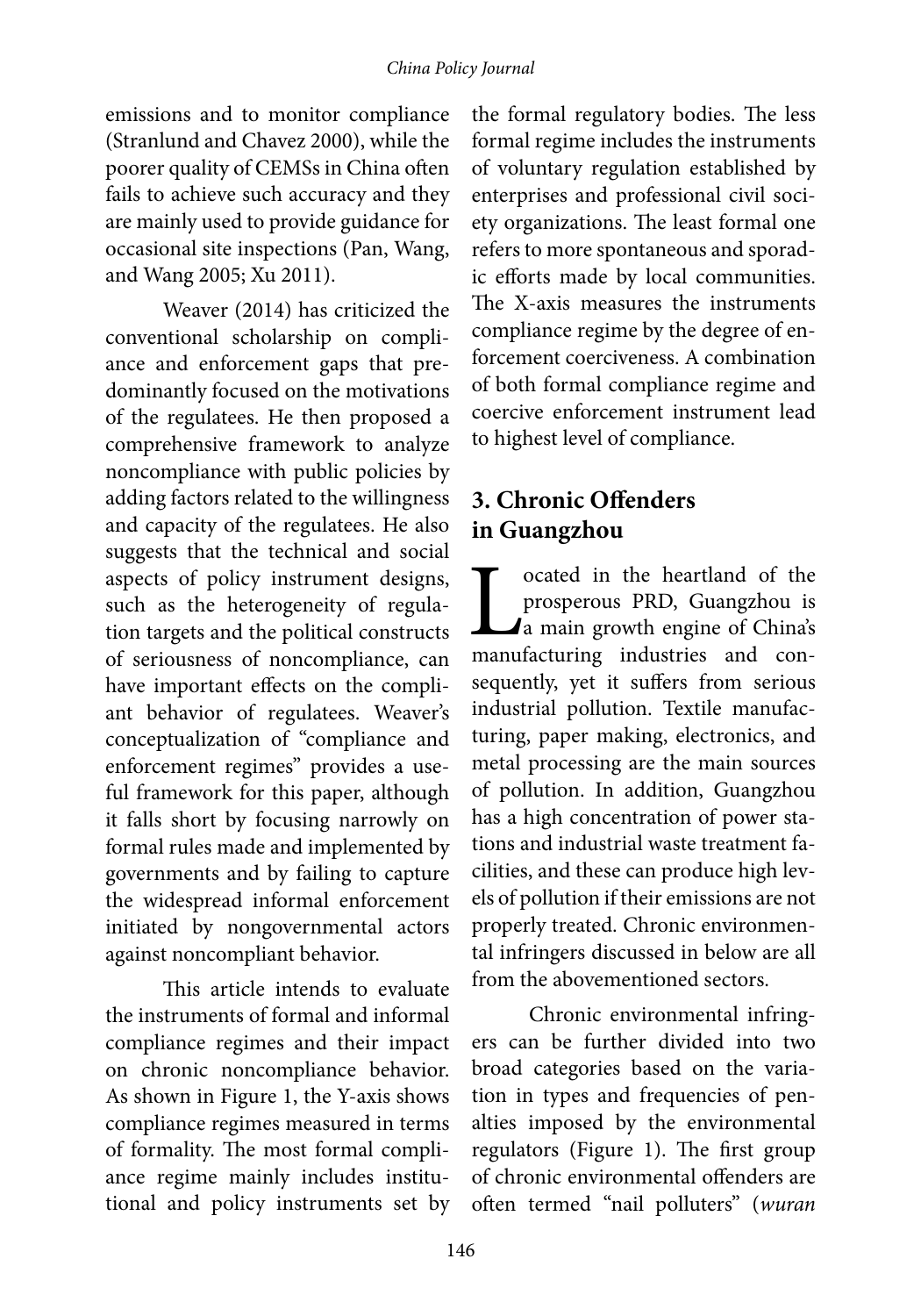

**Figure 1.** The analytical framework on the relationship between formality of compliance regime, degree of enforcement coerciveness, and compliance rates

*dingzi hu*). These polluting firms have received the highest frequency (once or more than once per year between 2007 and 2015) and the highest intensity (measured by the amount of fines and the number of coercive sanctions such as suspension, shutdown, and relocation) of penalties and yet have continued with new pollution emissions. The second type of chronic violators' noncompliant behavior is more fluctuating, with obvious ups and downs over time. In good years, polluting firms falling into this category would avoid any records of noncompliance in one year and then receive multiple warnings and penalties in the next because of their illegal emissions.

It is noteworthy that the enterprises with governmental and foreign ownerships can all be serious violators of environmental standards. Neither do SOEs and private companies demonstrate any distinctive patterns in terms of their chronic noncompliant behavior. The diversity of ownership of polluting firms not only challenges the conventional proposition that foreign companies have better environmental performance or that private companies tend to do a better job in environmental compliance than SOEs, but it also shows a high degree of heterogeneity of targets of environmental enforcement (Wang and Jin 2007).

Another important feature of chronic corporate noncompliance in Guangzhou is that a large number of the violators are small plants. Many of these small polluters are scattered throughout the city outskirts or in "urban villages"—this is a peculiar phenomenon in the PRD due to the rapid uneven urban expansion into the rural areas, and this has left patches of formerly rural villages and their land enclaved in the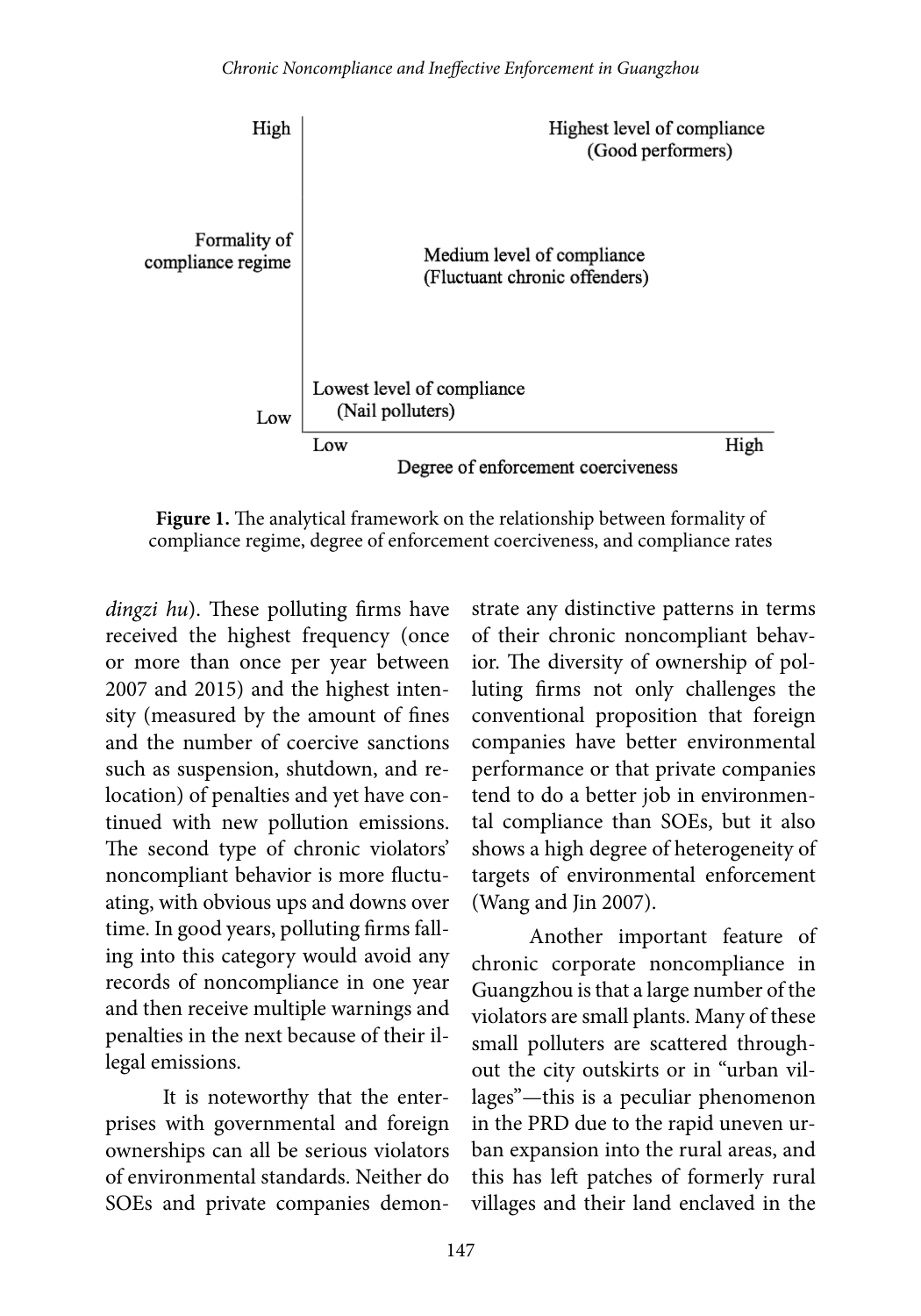cities. These polluters often operate in the absence of governmental regulation and they can easily evade government inspections and sanctions by operating at night, secretly shutting off treatment facilities, concealing outlets, or simply abandoning the old factories and moving into new sites.

## **4. Formal Compliance Regime and Coercive Enforcement**

**China's environmental regulators**<br>
mainly rely on formal admin-<br>
istrative and legal enforcement<br>
instruments to deter and sanction those mainly rely on formal administrative and legal enforcement firms which breach the pollution limits. Most of the regulatory responsibilities, including daily monitoring, inspections, and administrative penalties, are decentralized downwards to the EPBs these take charge mainly at municipality and county levels. The Guangzhou EPB is responsible for the regulation of the SMSs administered by the MEP and prioritized polluting sources at the municipal level. As grassroots level regulators, the district-level EPBs focus their law enforcement mainly on small polluters and they also assist the municipal EPB to regulate the prioritized sources.

# *4.1. Formal Monitoring and Inspection to Catch Noncompliance*

Most administrative and financial resources for monitoring pollution in China in general or in Guangzhou in particular are devoted to prioritized areas identified by governments at all administrative levels, i.e. centrally, provincially, and municipally prioritized sources. The centrally prioritized polluting sources, or the SMSs, are usually large polluters directly managed by the MEP under the Automatic Monitoring Management Program (AMMP). The Guangzhou EPB then generates a more inclusive monitoring lists by adding polluting sources prioritized at the provincial and municipal levels to the MEP SMS catalog. In practice, the local EPBs do not always differentiate between the locally prioritized sources and the SMSs. All the SMSs under the AMMP are required by the MEP to install automatic monitoring and reporting systems that can submit real-time pollution data and serve as the primary source of compliance-monitoring information for the environmental regulators. In Guangzhou, the automatic monitoring systems installed at the SMSs became fully operational in 2009, and similar devices were gradually deployed to the locally prioritized sources in the following years.

Besides formal monitoring, inspection is another important administrative enforcement instrument for China's environmental regulators. Before the deployment of the automatic monitoring systems, inspection was actually the most important method used by local EPB officers to collect information on pollution and execute sanctions. Even after the diffusion of the automatic monitoring systems, inspection is still an important instrument by which the local environmental regulators can detect and catch the small polluting firms insufficiently covered by the formal monitoring system.

Inspection mainly takes two forms, namely regular monitoring in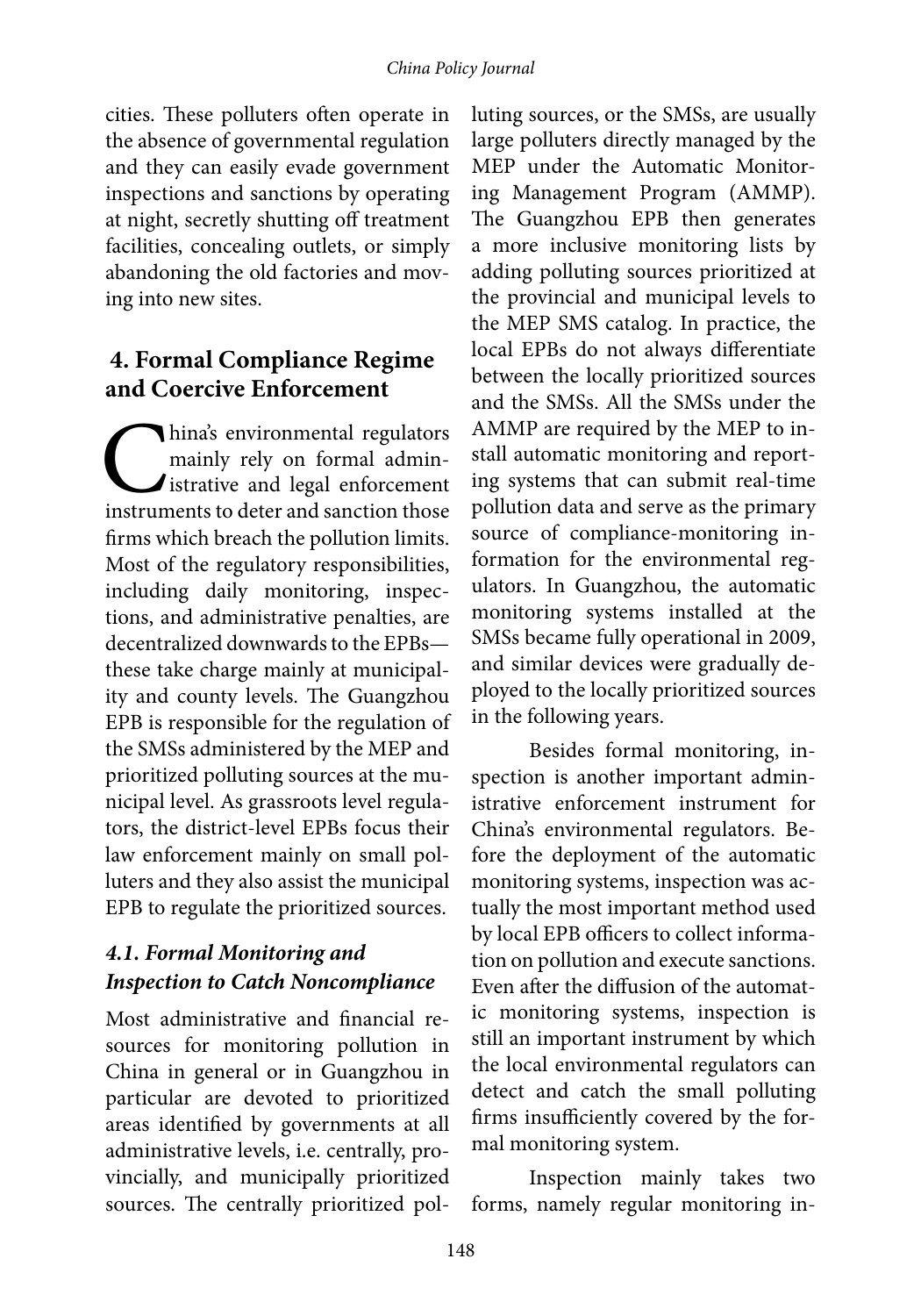spections and surprise field inspections or inspection sweeps. Regular inspections are conducted by the EPBs at municipal and district levels to confirm real-time monitoring information, locate key pollution sources, and spot environmental violations. The municipal EPB has been responsible for inspecting the centrally supervised SMSs and the prioritized pollution sources at the municipal level. The EPBs in various districts mainly inspect small factories within their jurisdictions.

Surprise field inspections are randomly conducted and often prompted by enforcement campaigns, environmental disasters, and citizen reporting. Inspections associated with enforcement campaigns are more likely to lead to tougher punishments such as suspension of production, temporary or even permanent closure, relocation, or detention of the owners of the polluting firms. For instance, in 2012, the municipal EPB coordinated several interagency field inspections targeting industrial pollution along the Liuxi River, an important drinking water source of the city suffering from serious environmental deterioration. Official statistics show that in 2012, 905 factories were penalized after these inspection operations, including 14 cases of permanent closures and six cases of forced relocation (Guangzhou EPB; Guangzhou BODI 2008–2016).

However, there are deep-rooted problems that have affected the effectiveness of the inspections such as weak regulatory capacity of the enforcement authorities, and political pressures from

the pro-development sectors of local governments. Inspection requires substantial inputs of financial resources and manpower to ensure the effective detection of noncompliant behavior. Even in the relatively more affluent regions, like the PRD, local EPBs are still handicapped by persistent shortage of funding and personnel to carry out necessary inspections. According to the information we collected from the interviews, a typical district-level EPB in Guangzhou (with no more than 70 fulltime staff) is responsible for monitoring more than 10,000 plants, most of which are small private firms. Because many small factories exhibit polluting activities irregularly or evade inspections, it is extremely challenging for the undermanned law enforcers to detect and catch these small offenders.

The second persistent challenge for effective inspections stems from the pressures from the local governments that prioritize economic development over environmental protection. According to the interviews we conducted with district-level environmental protection officers on August 14, 2015, too frequent and too strict inspections might be considered as "interfering" with the enterprises' operation and not conducive for "building business friendly environment."

### *4.2. Administrative Penalties on Noncomplying Polluting Firms*

We have identified two major types of penalties on noncompliance. The first type utilizes administrative laws and mainly targets the corporate interests of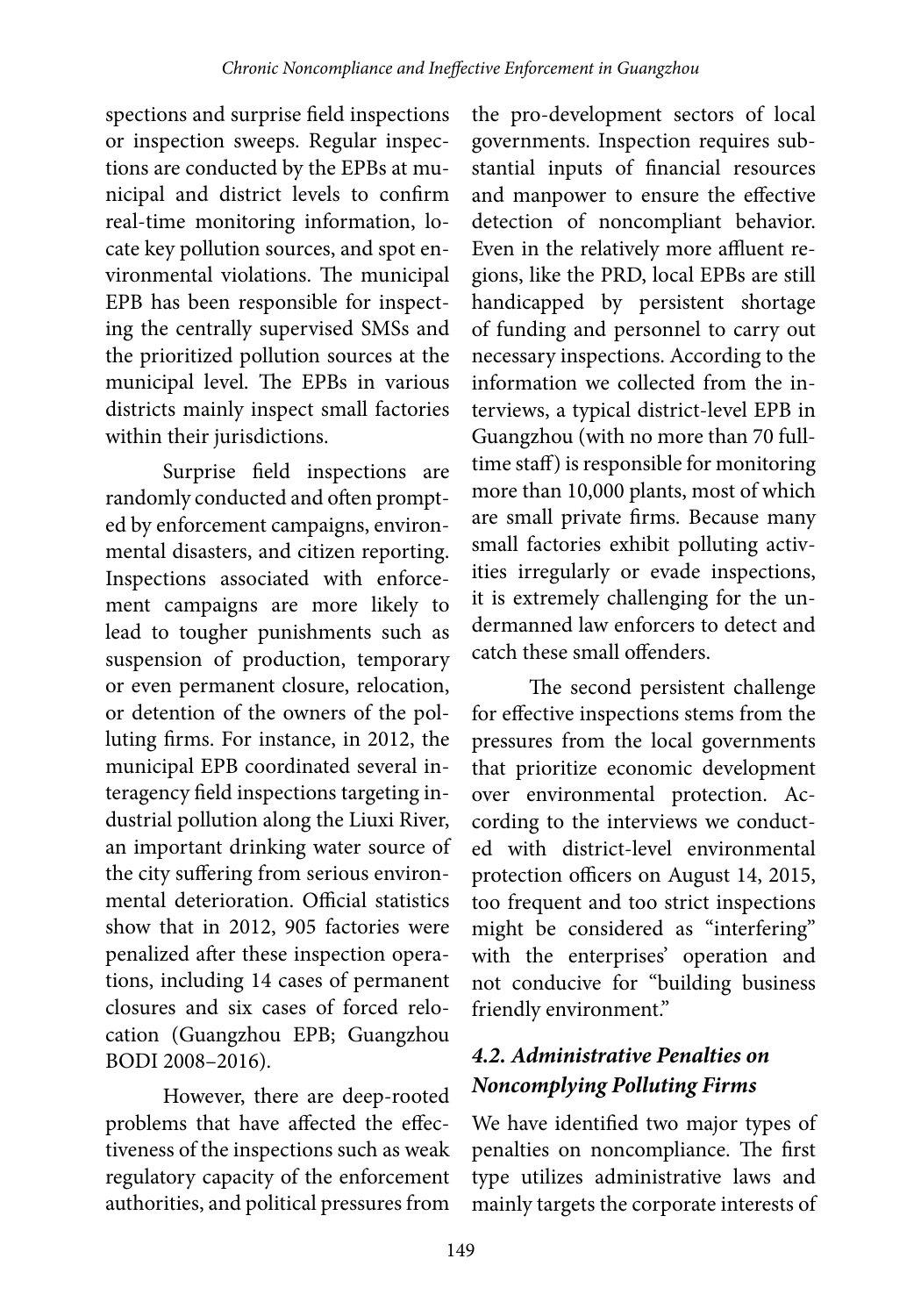#### *China Policy Journal*

the polluting firms which would make noncompliance costly and therefore compel them toward compliance in the future. The second type activates civil criminal laws and addresses the personal interests of the decision makers or managers of the polluting firms. Criminal prosecution could possibly result in the imprisonment of the managers, and such a consequence could deter their intentions of noncompliance.

In China, environmental regulators have traditionally been more reliant on administrative penalties to deter and punish violations of environmental standards committed by the polluting firms. The forms of administrative penalties, which have degrees of coerciveness from low to high, mainly include orders requiring correction within a time limit, fines, suspension of operation, closure, relocation, and detention.

The most frequent form of administrative penalties against environmental violations is pollution fine. But, scholars have long criticized this form of penalty for being too weak to inflict sufficient financial hardship on the polluting firms and to thereby deter noncompliance with environmental regulations. China used to adopt a "per event" fine system, under which the financial penalties had a maximum limit and, according to China's Administrative Penalty Law, polluting firms were fined only once even if they violated the same environmental standards over an extended period. For both large polluters (such as SOEs) and smaller private companies, the monetary penalties caused by the traditional pollution fines were so small that it made economic

sense for the polluters to continue their illegal discharges rather than to invest in pollution abatement.

Alarmed by the unacceptable environmental pollution and widespread ecological deterioration, the Chinese government began to strengthen its environmental law enforcement in the  $11<sup>th</sup>$  Five-Year-Plan (2006–2010) by adopting more stringent standards and applying more intrusive policy instruments, which did lead to tougher sanctions. The official statistics of Guangzhou show that the value of pollution fines has increased significantly since 2007 (Figure 2).

More progress in China's environmental law enforcement has taken place since 2014, when the National People's Congress (NPC) introduced important amendments to the Environmental Protection Law and significantly increased the financial penalties for environmental infringements. The updated legislation, coming into force in January 2015, canceled the cap on pollution fines and allowed the environmental regulators to fine infringers on a daily basis. The modified EPL also gave enforcement officers more coercive power by allowing them to seize and confiscate production equipment and even detain the owners of the polluting firms. Although it is still too early to make any judgment about the impacts of the new environmental legislation on pollution control, the new legal measures have begun to inflict greater hardship on the polluting firms which breach the environmental standards. In 2015, the first year of the implementation of the new EPL, the Guangzhou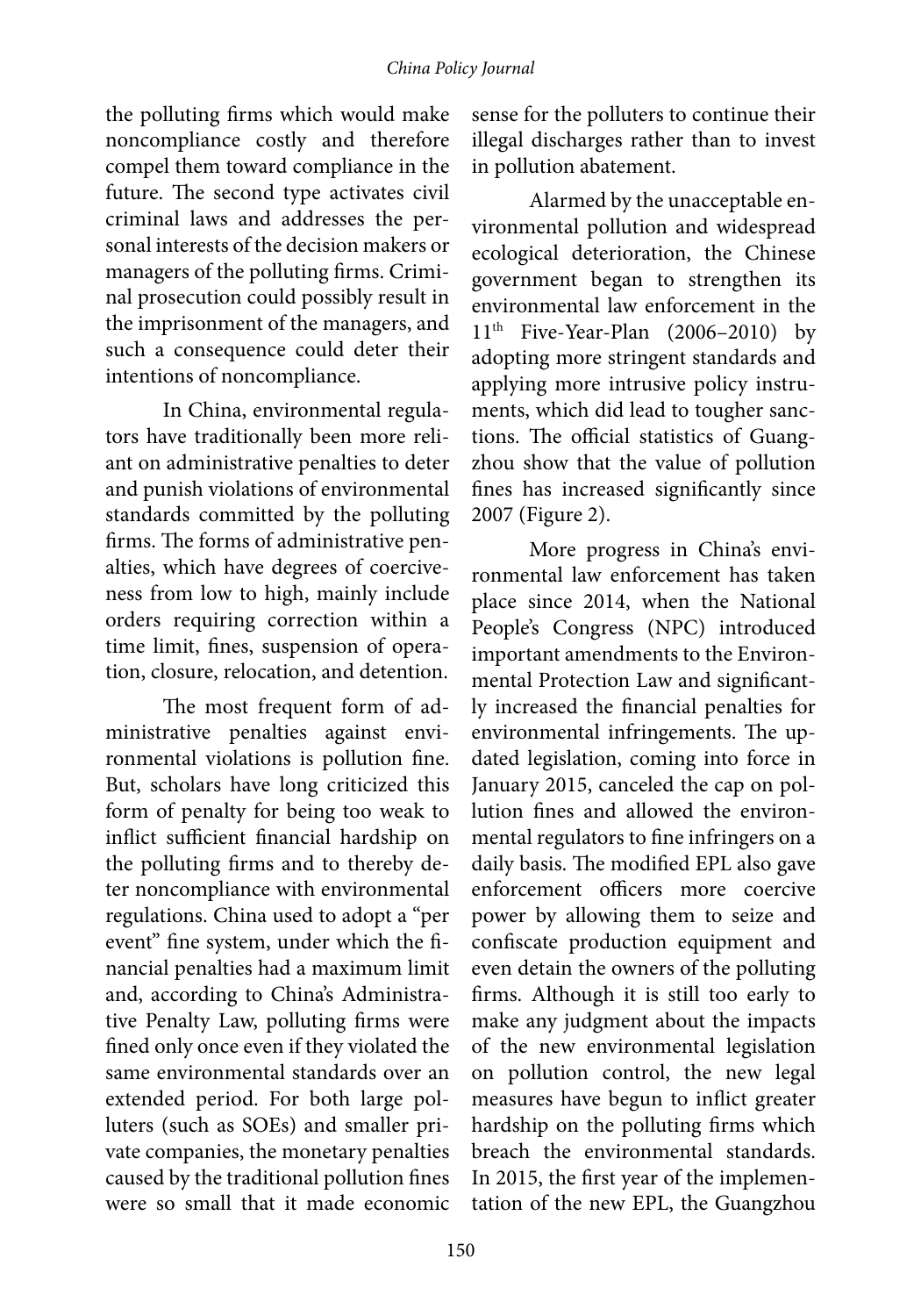

**Figure 2.** Annual total value of pollution fines (2007–2015) (Guangzhou EPB 2008–2016)

EPB levied continuing fines on four polluting firms. In 2016, the Yuehua power station, an SOE and a major electricity generator in the city, became the first large polluting firm to have continued fines imposed upon it; these fines for illegal air pollution had record-breaking value totaling 5.4 million yuan, which is the largest ever in China.

In recent years, the Chinese environmental authorities have also established a set of innovative policy instruments, such as interagency supervisions, to supplement the formal environmental laws and regulations by adding extra costs on the chronic noncompliant behavior of polluting firms. The PEPA is essentially an environmental information disclosure and rating system promoted in the early 2000s by the then Department of Science and Technology (DoST) and the State Environmental Protection Agency (SEPA) with direct assistance from an expert team from the World Bank. After several years' pivotal experiments in two cities in Zhejiang and Inner Mongolia, the project began to be implemented nationwide by the end of the  $11<sup>th</sup>$  Five-Year-Plan (2006–2010) (Li 2012; Wang et al. 2003). In this incentive-based pollution control project, the environmental performance of firms is rated by local EPBs from best to worst by using five colors—green, blue, yellow, red, and black—and the rating results would be disclosed via mass media and the Internet. Guangzhou adopted the PEPA system in 2007 and adopted a four-color rating system (green, blue, yellow, and red). Polluting firms coded in red would be subjected to more intense supervisions and sanctions jointly conducted by the local EPBs and BO-DIs and barred from deposit-refunds, performance bonds, and various green loans. As a complement to the PEPA system mainly covering the big polluting sources, the Guangzhou EPB also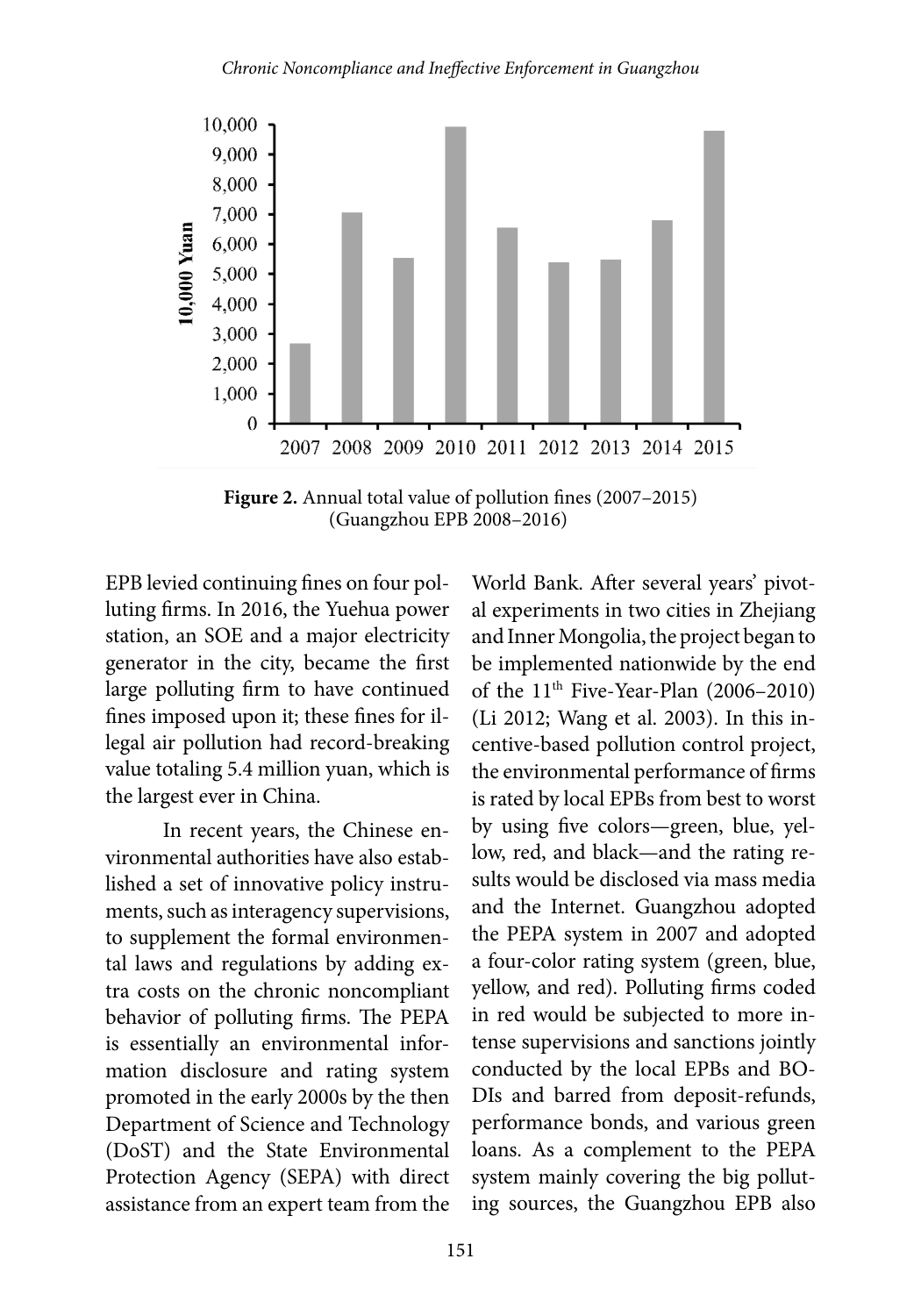#### *China Policy Journal*

established a municipal environmental performance disclosure system called the ENCB. Initiated in 2014, the ENCB specifically targets polluting firms which commit continued violations, and it focuses more on the small polluters which are difficult to detect and monitor by the formal regulatory system.

The interagency environmental supervision, conducted by the EPBs in conjunction with the BODIs, was initiated in 2006 as an instrument of political implementation aimed at adding political and economic costs on chronic noncompliance. The Rules for the Listed Supervision of the Cases of Environmental Infringements enacted by the MEP in 2009 specifically stated that the polluting firms listed on supervision by the environmental protection agencies and departments of discipline include polluters "failed to stop offences despite repeated investigations and penalties." The involvement of the BODIs in environmental law enforcement is a method for not only enhancing the enforcement of environmental standards and rules, but it also enables the authorities to punish the owners of the polluting firms who serve in public office or who are members of the local People's Congress or Political Consultative Conference, specifically addressing the barrier for effective environmental regulation created by political connections and protectionism. The implementation of interagency environmental supervisions has been associated with public reporting, severe and continued infringements disclosed by the PEPA, and pollution control priorities set by local EPBs. Supervised polluting firms

would usually be given six months to reverse their noncompliant behaviors by, for instance, reducing emissions to the levels required by the pollution control laws or investing sufficient money in improving their abatement facilities. If the supervised polluters failed to reduce illegal emissions within the given time limit and initiate new offenses, they could be forced to shut down or relocate.

These additional policy instruments have led to the growing number and severity of penalties against environmental violations in Guangzhou. For instance, the interagency environmental supervisions have resulted in a greater number of permanent shutdowns and relocations of polluting plants in Guangzhou (Figure 3). However, most of the harsh penalties were imposed on small factories without significant economic and social impacts. Large polluters, such as the SOEs and big foreign companies, targeted by the supplementary enforcement mechanisms, have rarely been forced to shut down or relocate even when their infringements have been more serious than those of the small polluters.

### *4.3. Criminal Prosecutions Against Decision Makers in Polluting Firms*

Effective legal measures are largely absent in China to criminalize individuals who are found to be responsible for serious harm both to personal interests and to public resources. Prior to 1997, China's pollution victims could initiate legal actions against polluters only for personal economic compensation and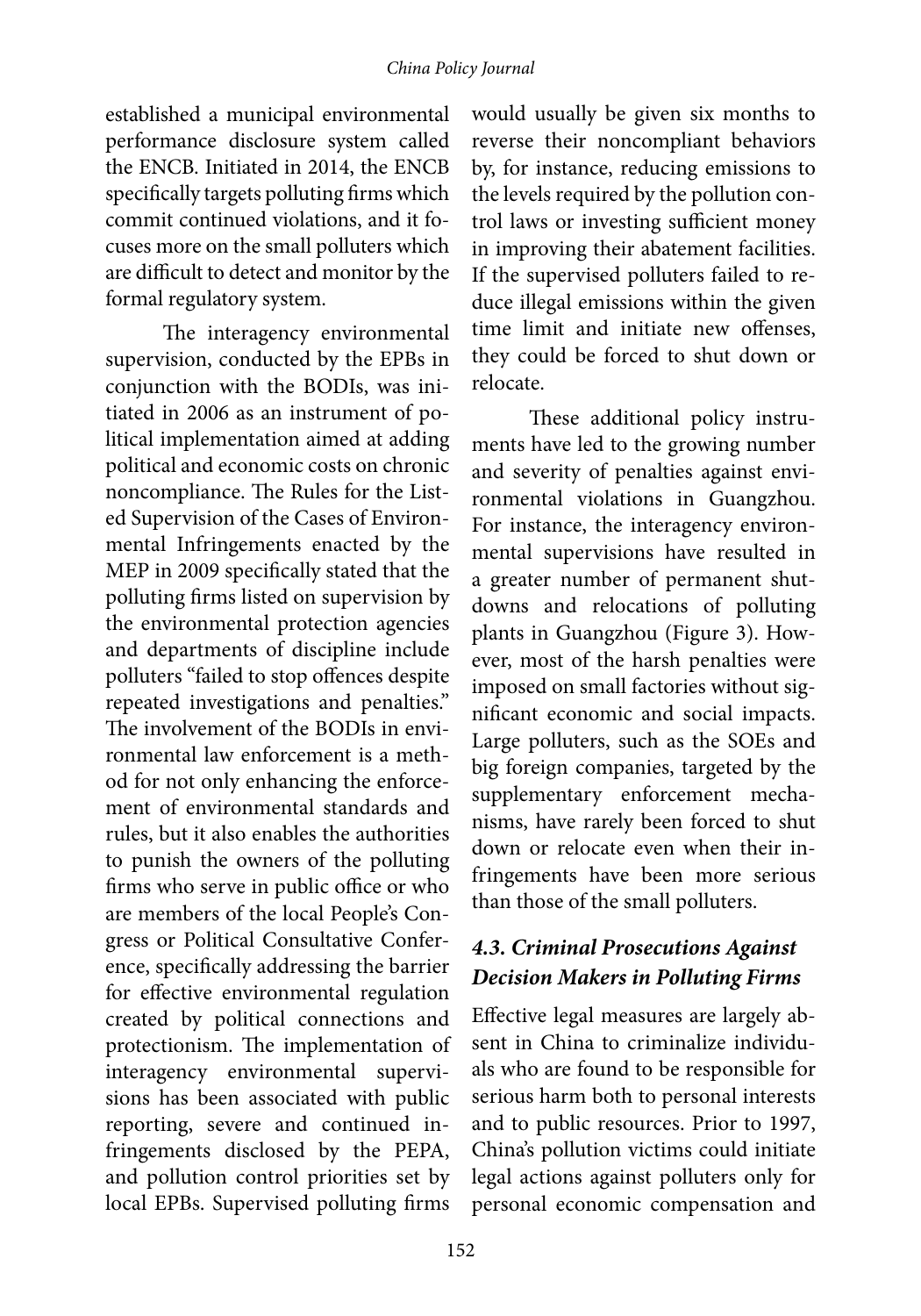

**Figure 3.** Cases of closure and relocation associated with interagency environmental enforcement in Guangzhou (Guangzhou EPB 2008–2016)

they can be easily frustrated by legal processes which are not only time-consuming and expensive but also technically challenging in the presentation of evidence. The 1997 Criminal Law for the first time included articles of "crime of major environmental pollution accidents," but it has not become an enforceable instrument by which to punish the decision makers of the polluting firms mainly due to the lack of accurate definition of crimes, limited coverage of behaviors, and a high burden of proof for the plaintiffs. Even when the environmental offenders were sued, China's legal authorities, such as the courts and procuratorates, did not have sufficient professionally trained personnel and the will to deal with environmental cases. The absence of enforceable laws and the weak capacity and will of the legal authorities have led to a very low number of criminal prosecutions against the owners of polluting firms. In Guangzhou, there was (before 2013) only one criminal prosecution relating to the serious illegal emission of pollutants; the person responsible for the infringement was sentenced to three years in prison.

Major breakthroughs in China's environmental criminal enforcement came from a special judicial interpretation made by the Supreme People's Court (SPC) in 2013 that specified 14 circumstances that should considered as "serious environment pollution" and five criteria for conviction without requiring evidences of specific harm or injuries caused by the violation, respectively. These new legal measures have granted new powers to environmental law enforcers to deter and sanction environmental infringements by specifically targeting the decision makers of the polluting firms.

In Guangzhou, the first conviction for environmental pollution crime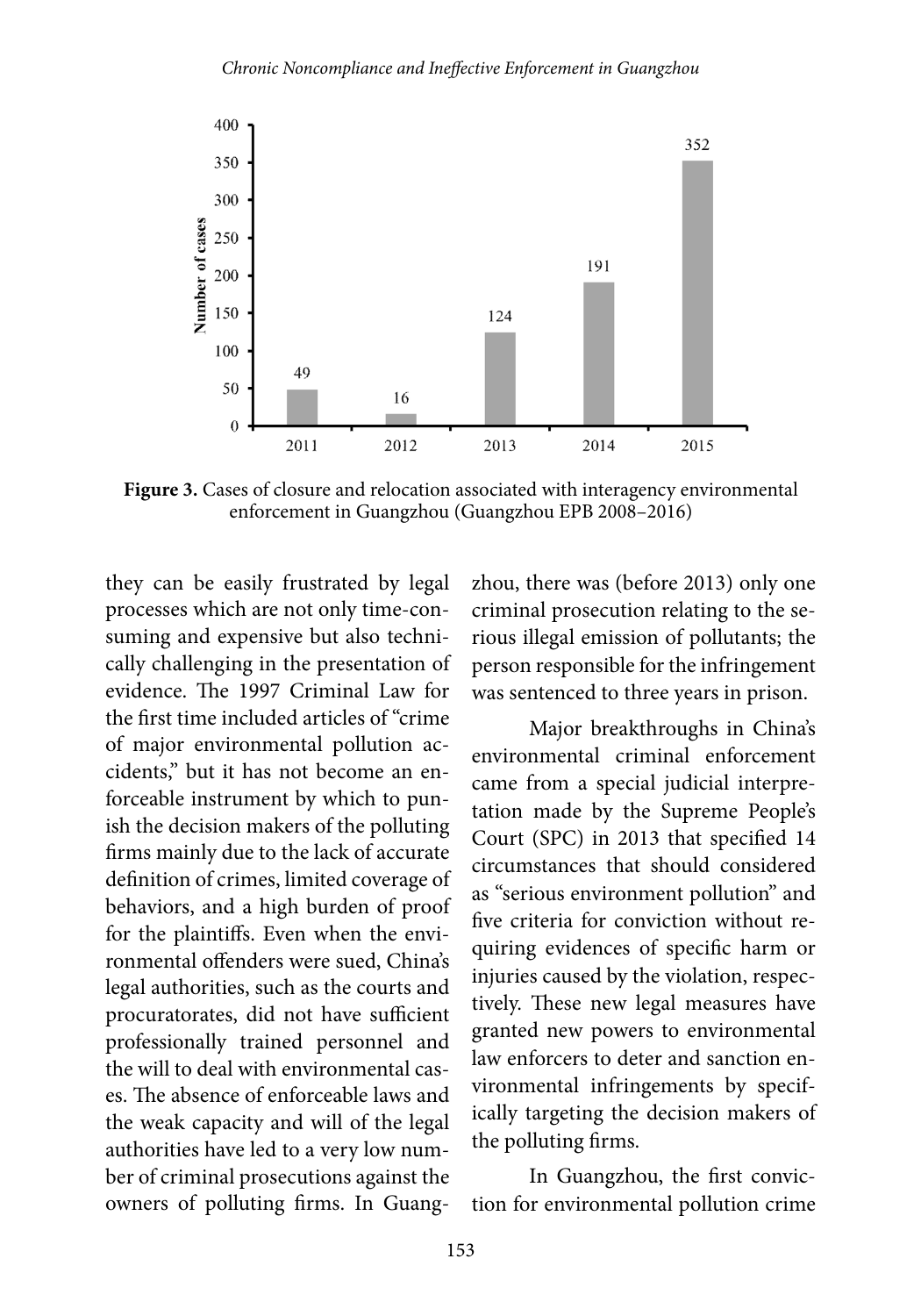was made about four months after the SPC's new decision. By the end of 2013, 11 cases of environmental violations had been subject to criminal prosecution. In 2014, the cases handed over by

the environmental authorities to the local police departments had doubled. However, the number of criminal sentences had not increased substantially (Table 2).

**Table 2.** Cases of Criminal Prosecution in Guangzhou (Editing Committee 2008–2016; Guangzhou EPB 2008–2016)

|                             | 2013 | 2014 | 2015 |
|-----------------------------|------|------|------|
| Cases handed over to police |      | 26   |      |
| Number of convictions       |      |      |      |

So far, most of the prosecutions and sentences were associated with violations committed by small private enterprises and no SOEs and their managers were sued for serious illegal pollution. But, it deserves particular notice that two staff members, including a Korean citizen, from a Korean company, were jailed in 2015 because of the illegal discharge of a large amount of contaminants into a local river. This was not only the first criminal penalty against a foreign corporation, but it was also first criminal prosecution against foreign infringers in Guangzhou. Given the fact that enterprises with foreign ownerships have been enjoying favors from the local governments, the criminal penalties on the Korean company signaled the strength of the new legislation and the increasing determination of the local enforcement agencies.

However, the improvement of environmental legislation and the implementation of the newly established legal measures do not mean the disap-

pearance of the "enforcement gap" this is characterized by the disparity between the increased law enforcement tasks and the insufficient regulatory resources and capacity. Although the new laws enable the authorities to sue and criminalize individuals responsible for illegal pollution emissions, the environmental authorities' unwillingness to transfer cases to the legal authorities, the weak coordination between the environmental and legal authorities, and the lack of professional training and qualified staffs are important barriers to the effective enforcement of the new legislation.

To overcome such barriers for criminal prosecution against environmental offenders, in January 2014, the MEP and Ministry of Public Security issued a specific circular calling for the enhanced coordination between the environmental authorities and the public security forces in environmental law enforcement. Soon after the statement made by the central government, the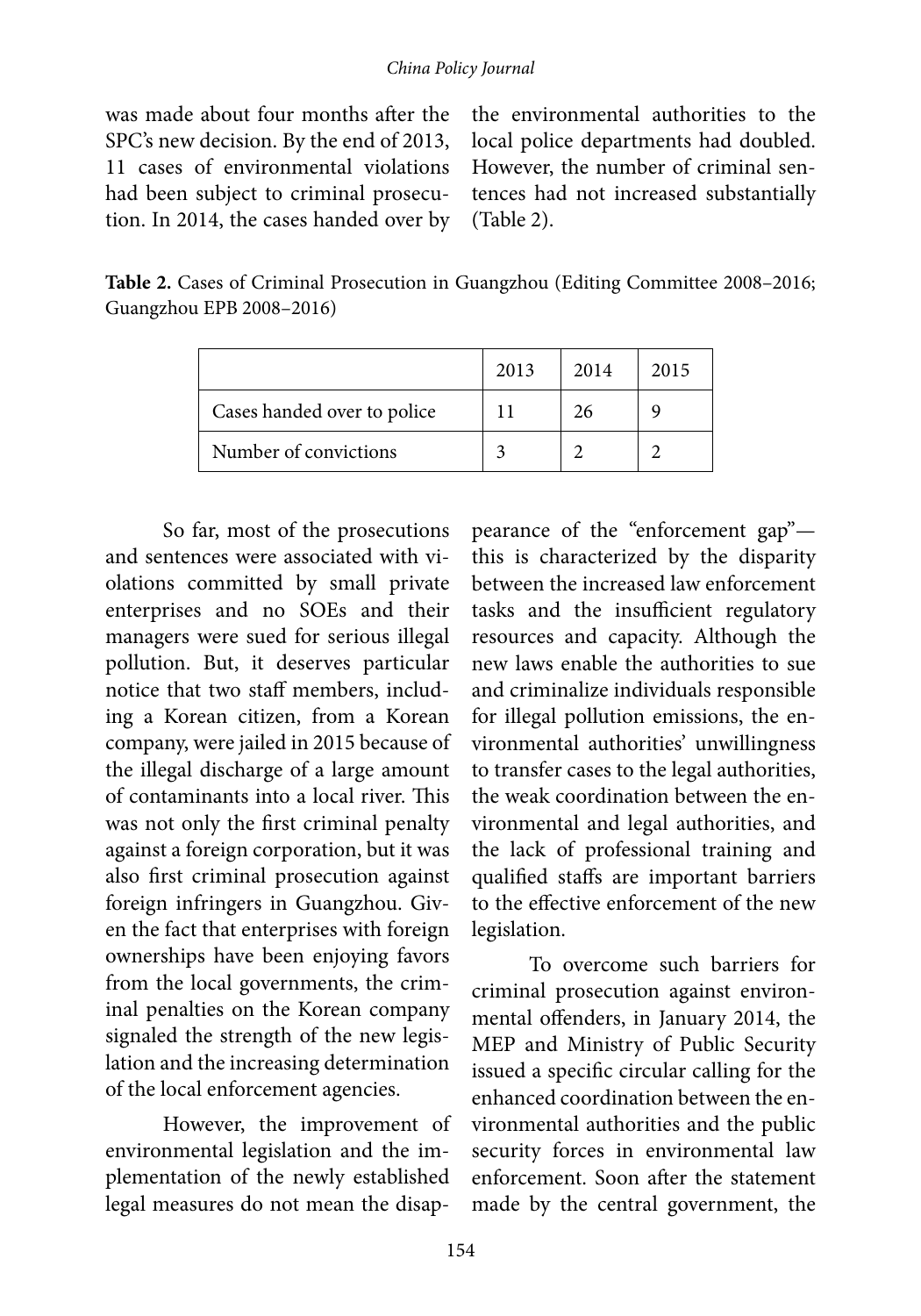Guangzhou EPB established a specific coordinative mechanism with the local public security departments. The municipal Public Security Bureau also established a special division specializing in investigating environmental crimes. Despite all these efforts made by the local authorities, it still takes time to effectively implement these new mechanisms for environmental criminal enforcement. Our fieldwork found that the police forces were still poorly trained in the investigation of environmental cases and they were therefore unwilling to receive cases transferred from the environmental protection agencies.

# **5. Informal Compliance Regime and Noncoercive Citizen Enforcement**

The informal compliance regime<br>is characterized by active inter-<br>vention in unregulated polluting<br>behavior and enforcement of environis characterized by active inter- $\mathsf{\mathsf{L}}$  vention in unregulated polluting behavior and enforcement of environmental standards by private citizens. Informal regulation takes many forms. In the context with well-established regulatory environment, citizen enforcement mainly takes the forms of citizen-initiated law suits and reporting. In developing countries, where environmental regulation is generally weak, typical citizen environmental enforcement usually happens outside of the institutional framework, such as public campaigns, resistance and boycotts led by NGOs and community leaders.

In China, citizen enforcement is profoundly structured and influenced by the authoritarian state, and public

participation in environmental law enforcement mainly takes on cooperative instead of confrontational approaches. The past decade has witnessed the growing impact of citizen enforcement on corporate environmental noncompliance (Johnson et al. 2018). As a response to increasing environmental pollution and inadequate regulatory resources, the Chinese government has, over the past decade, been trying to encourage public participation in reporting environmental offences and monitoring polluting plants. A variety of laws, institutions, and polices have been established by governments at various levels to enable and encourage ordinary citizens to monitor and report illegal discharges from polluting firms. On the other hand, the growth of the public's environmental awareness and the continued development of ENGOs during the past decade have also given rise to more vigorous citizen enforcement activities and they have also provided supplementary instruments to the formal environmental regulatory system.

# *5.1. Informal Reporting and Monitoring by Citizens*

The major forms of informal enforcement of environmental regulation in China include citizen reporting and monitoring. Ordinary Chinese citizens can report illegal discharges to local EPBs through a variety of channels, such as telephone hotlines, official websites and the microblogs of EPBs, and conventional letter-and-visit systems. More importantly, the formal law enforcement activities conducted by the environmental regulators have become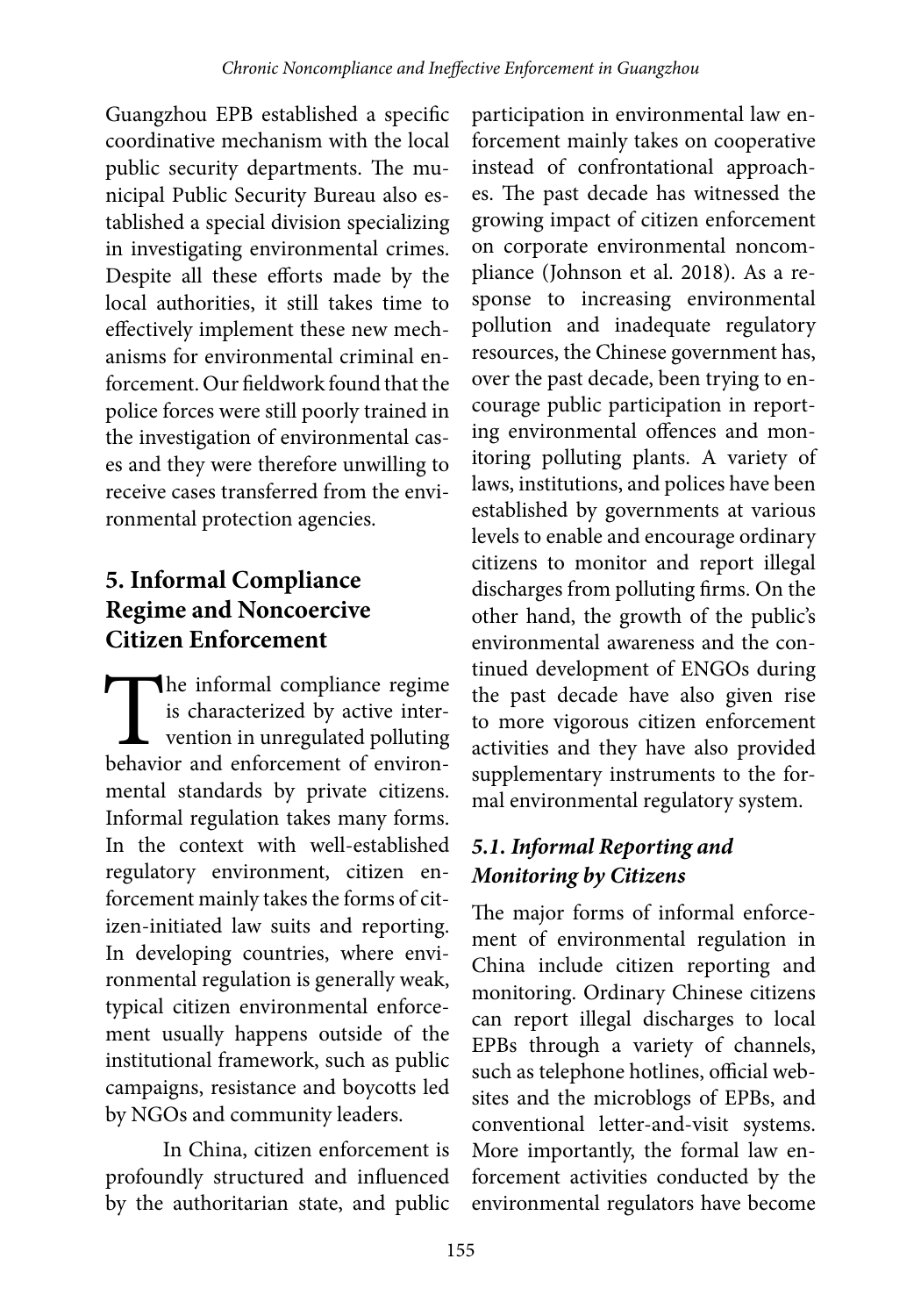increasingly interconnected with public reporting. To be more specific, citizen reporting has become an important cause for environmental inspections and sanctions. For instance, an important criterion for the environmental performance rating under the PEPA system is the frequency of public complaints. Only those firms receiving fewer than three public complaints can be coded "green," the best score in the rating system. Many chronic polluters targeted by the interagency supervisions and ENCBs were also those polluters who were frequently reported by the local residents.

However, the effectiveness of citizen monitoring and reporting in China has been constrained by the general weakness of bureaucratic capacity of the local environmental authorities. The official statistics show that more than 90% of public complaints have been "properly handled" (*tuo shan chu li*) over the past five years (Figure 4). However, according to our interview on April 13, 2016, less than 70% of citizen reports of environmental offenses could be processed by the EPBs at the district level, these bodies being seriously undermanned and also preoccupied with other regulatory priorities. Furthermore, the official management of citizen reporting lacks transparency, and this makes it difficult for the complainants to verify the law enforcement activities and their real impacts on the reported polluting firms.

In the dataset compiled for this research, we find only a few chronic polluters with clear records of citizen

reporting and thereafter connect these reports of offenses with specific environmental sanctions. For instance, Meiye Textile, a Hong Kong-based textile company and an important supplier to many brand-name multinational corporations, was reported by an anonymous citizen on the website of the Guangzhou EPB for polluting the air of the local community in January 2013 (Guangzhou EPB 2013). Two months later, the Guangzhou EPB publicized a very specific response to the netizen who earlier complained through the same platform on its website. In this online statement, the Guangzhou EPB declared that the inspectors dispatched to the scene had not detected illegal emissions carried out by the reported enterprise. However, the enforcement agency also stated that the reported plant would be relocated as planned in June 2013 by the municipal government in a massive industrial relocation project (Guangzhou EPB 2013).

Another rare case that shows direct linkage between citizen reporting and specific law enforcement actions against illegal polluting behavior was a bloc prosecution of polluting firms surrounding several high and elementary schools in the District of Baiyun, in Guangzhou, a suburban area with a high density of small enterprises that was particularly weak in environmental legal enforcement. At least eight polluting factories were stormed and clamped down by the local EPB in an enforcement campaign as a result of four years of petitioning by teachers and concerned parents in that area, who might have been affected by the pollution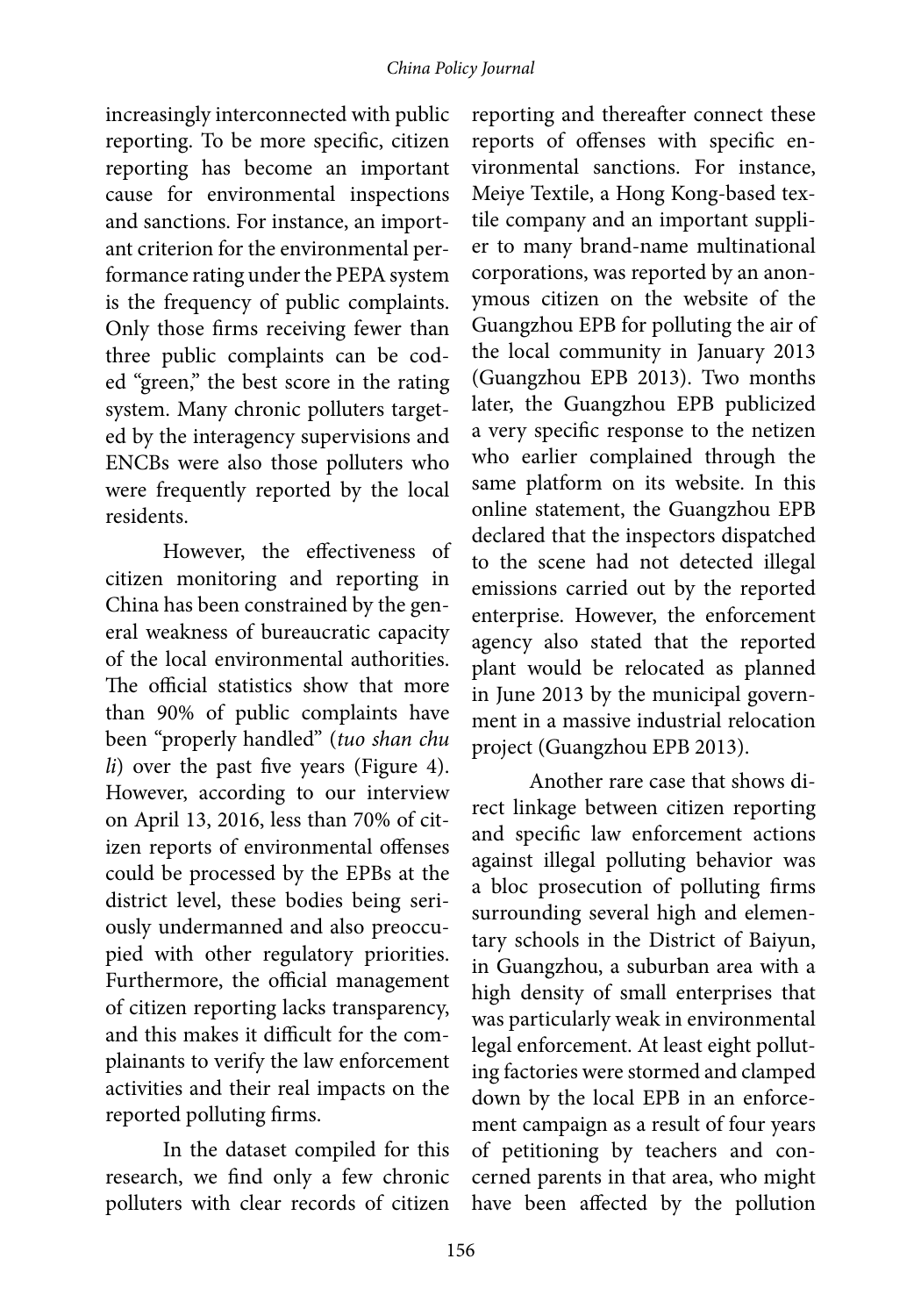

**Figure 4.** The number of public complaints on pollution in Guangzhou and the proportion of resolved cases (2007–2015) (Guangzhou EPB 2008–2016) (Data for 2014 and 2015 are not completely available)

(Wang 2014). Actually, the local EPB involved in the case did respond to the citizens' reports of air pollution by fining and suspending production of some of the polluters. However, these sanctions were too weak to deter the environmental offenses and the continuing illegal air pollution was causing numerous respiratory symptoms among the students and teachers near these polluting plants. It was not until the frustrated petitioners brought the cases directly to the Ministry Education (and not the MEP) and attracted media attention in 2014, that tougher enforcement actions were implemented.

Compared with citizen reporting, which is usually individual-based, post facto and lack of systemic data, the monitoring of industrial pollution conducted by NGOs is relatively more organized and preemptive and has

more impacts on EPB actions and policy change. A representative example of such social initiatives in environmental enforcement is a nationwide pollution monitoring campaign led by IPE, a Beijing-based ENGO focusing on production chain environmental performance supervision. IPE uses the monitoring data of the SMSs disclosed by the EPBs at various levels to create Green Audit reports of the suppliers of multinational corporations in China and it has developed interactive web maps to encourage ordinary citizens to monitor pollution sources and report illegal discharges. Due to its success in facilitating public participation in environmental law enforcement by applying information and communication technologies (ICTs), IPE was in 2015 invited by the environmental authorities to participate in mobilizing citizen monitoring over wa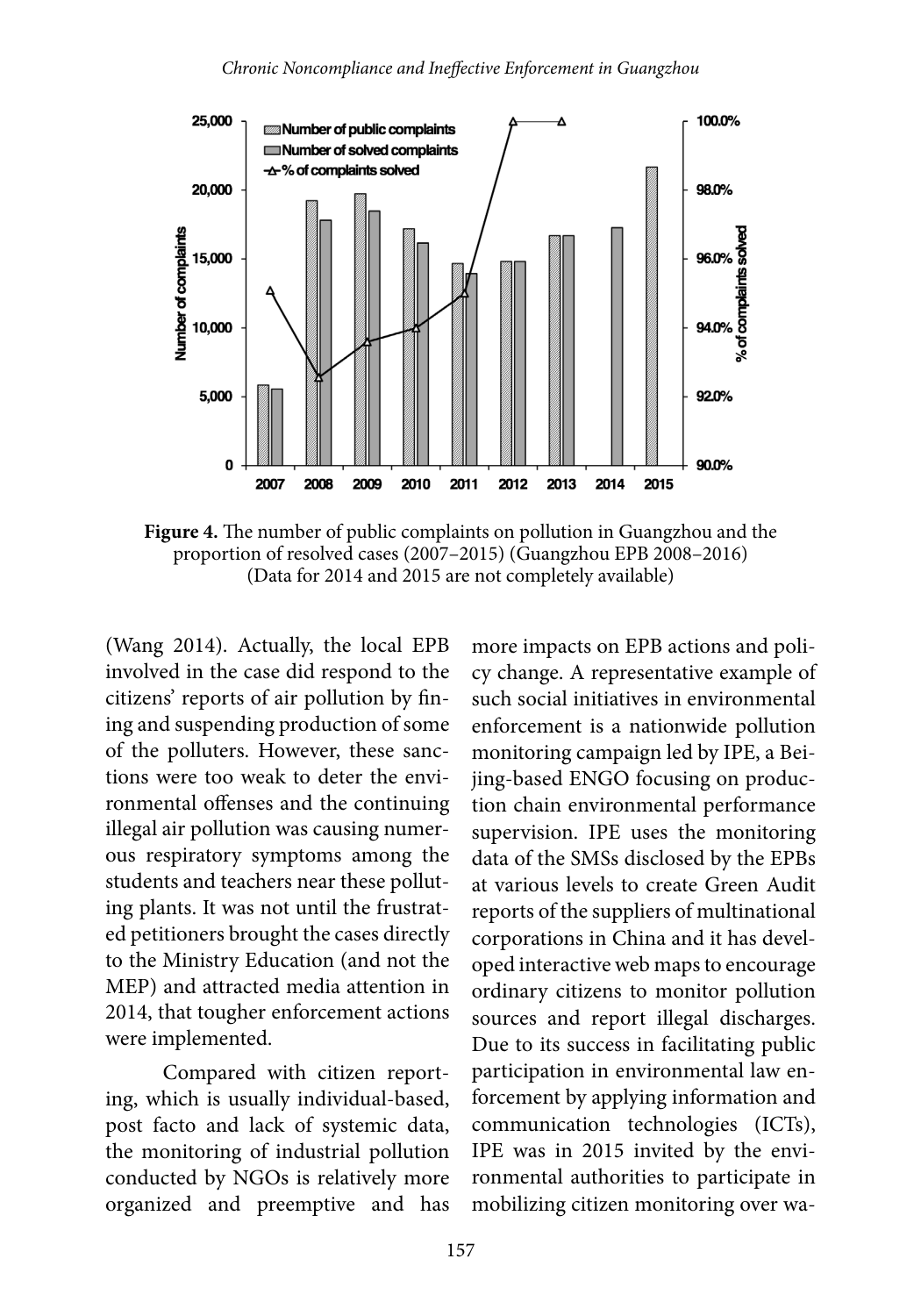ter pollution in urban areas (Wu 2017). IPE coordinated dozens of grassroots ENGOs across the country to join this campaign and form a network to facilitate the exchange of information and collaborative action.

In Guangzhou, some local NGOs also joined this network and became active participants in pollution control campaigns and private enforcement activities focusing on local environmental violations. One of the active Guangzhou-based ENGOs participating in the private monitoring of industrial pollution is Guangzhou Environmental Protection (GEP). Stemming from a volunteer group organized by several ordinary citizens concerned about the environmental deterioration in their home city, GEP has turned into a professional Green NGO specifically focusing on detecting and reporting illegal water pollution over the past few years. Besides carrying out independent investigations itself and also reporting on illegal pollutant emissions, GEP also relies on mobilizing local communities to detect and report illegal polluting sources. GEP's independent monitoring and mobilization of community participation have led to a growing number of detections of illegal emissions made by small polluting sources that are poorly covered by the formal regulatory system. To further enhance its capacity to deter environmental violations, GEP has been consciously trying to nurture and maintain cooperative relationships with the local environmental authorities and it has established regular coordinative mechanisms with the municipal and provincial EPBs and Water

Service Bureaus (WSBs). The GEP's proactive engagement with the government has been rewarded because the environmental authorities are becoming more responsive to citizen reporting and supportive of public participation in environmental law enforcement. For instance, in 2016, GEP and its community partners reported 37 cases of illegal emissions to the local environmental authorities and most of them were investigated. In the same year, GEP, along with several other grassroots and official social organizations, was invited by the municipal government to train citizens who had volunteered to serve as "citizen river chiefs," an innovative strategy designed to mobilize public participation in a top-down enforcement campaign aiming to curb urban water pollution. The rise of grassroots NGOs like GEP improved the capacity of mobilizing public participation and establishing partnership among potential pollution victims, NGOs and governmental regulators.

### *5.2. Civil Lawsuits Led by NGOs*

NGO-led environmental public interest litigations have proven to be effective instruments to deter corporate environmental offenses and to enforce environmental standards in the industrialized countries. In China, however, "citizen suits" against environmental violations had been lacking because the laws did not provide articles for public participation in environmental litigation and for prosecution for infringing the public interests associated with the illegal polluting behavior of firms.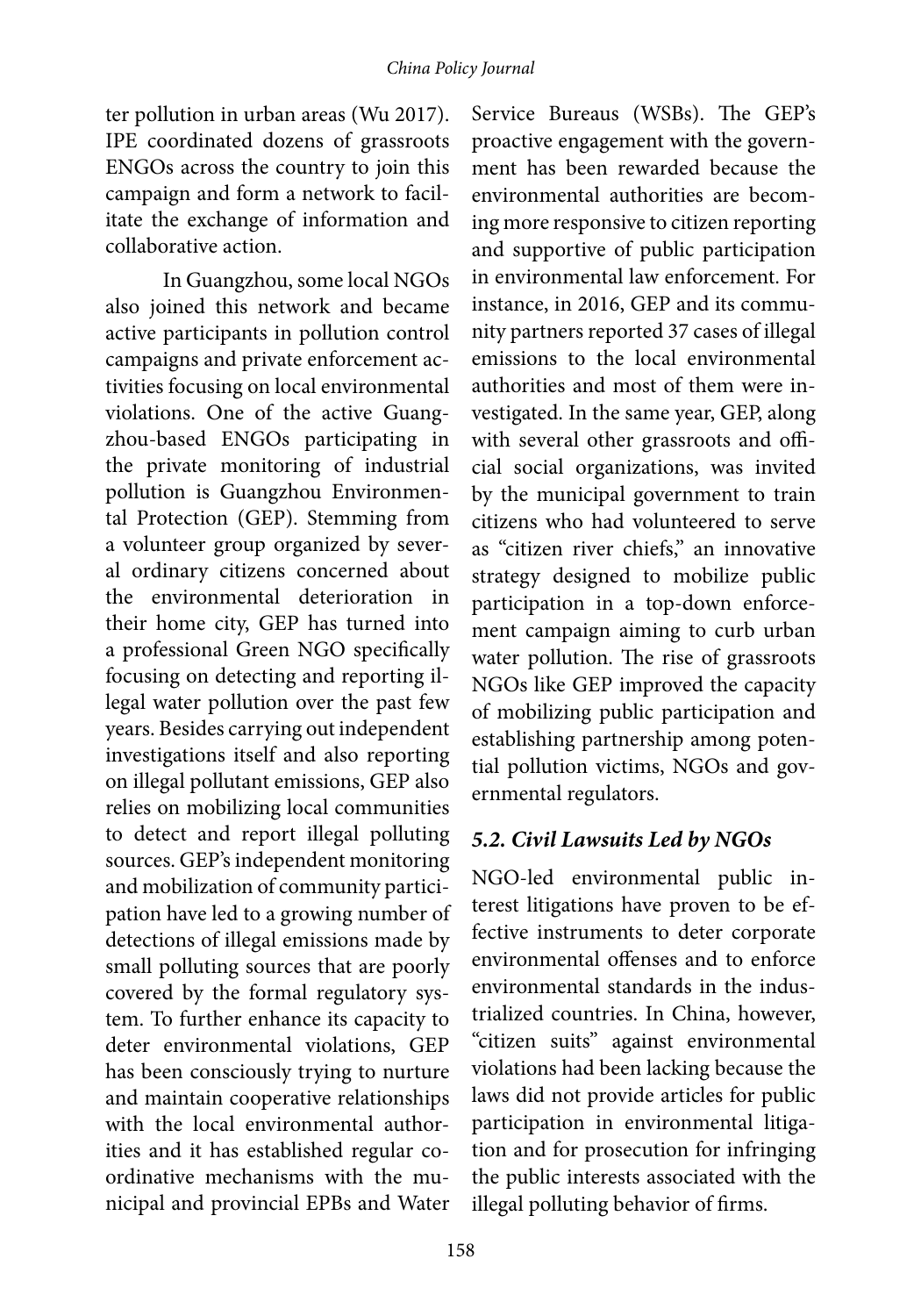The newly-modified Environmental Protection Law passed in 2014 marked a watershed moment for China's private environmental enforcement by allowing NGOs to bring public interest environmental lawsuits. Although the new legislation still sets strict legal and even political limitations on the participation of nongovernmental prosecutors, such as registration at municipal administration and no records of any administrative and legal violations in three years, some professional ENGOs that had been advocating for public interest litigation immediately seized the newly-acquired opportunity to file lawsuits against the enterprises responsible for pollution incidents that severely harmed the local environment and communities. In 2015, among the 48 public interest cases in China, 41 of them were initiated by ENGOs and the government-sponsored Environmental Protection Federations (EPFs) (Li 2016). In Guangzhou, the first public interest case took place soon after the implementation of the updated EPL and the litigant was the All-China Federation of Environmental Protection (ACFEP).

Although the revised EPL did enable the NGOs to enforce environmental laws and deter noncompliant behavior of polluting firms with public interest litigation, effective implementation of the new legislation still needs to address numerous barriers such as, to name a few, the lack of professional knowledge and resources on the part of nongovernmental litigants and the weak capacity and will of the legal authorities to catch the infringers. The limitation

of the newly-empowered litigation was clearly shown in the first public interest case in Guangzhou. Although the infringers and illegal emissions were local, the plaintiff was the ACFEP, based in Beijing, and therefore, neither the local public procurator nor the municipal FEP were technically and politically prepared to file the environmental public interest litigation. More importantly, as an actor from the political capital of China, the involvement of ACFEP in this case showed the MEP's determination to set a precedent in the regulation of illegal industrial waste dumping and strengthen the law enforcement in this field. But as with enforcing the law on those small polluters operating on the periphery of the formal regulatory system, the local courts found it difficult to enforce the verdicts because the polluters responsible for the illegal dumping simply disappeared.

# **6. Conclusion and Discussion**

Chronic noncompliance by polluting firms is one of the most serious challenges for China's policymakers and law enforcement luting firms is one of the most serious challenges for China's agencies in the face of environmental degradation and widespread pollution in China. With rich empirical firm-level data derived from Guangzhou, we have examined both formal and informal environmental enforcement actions and their effects on corporate environmental behavior.

We found that combined efforts by both state agencies and civil society actors, represented by environmental NGOs, have not been able to funda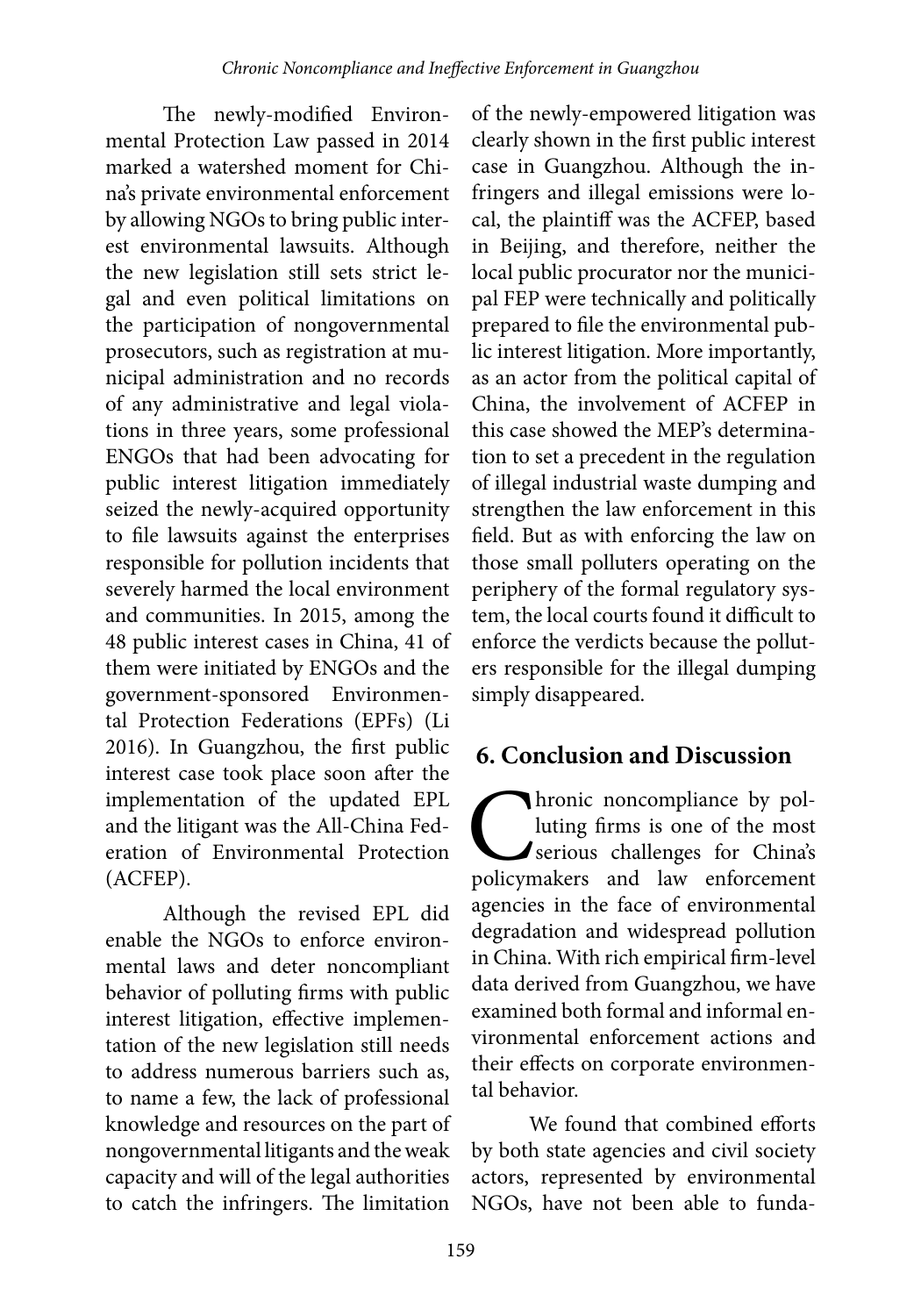mentally discourage or reverse some firms' repeated decisions to illegally pollute the environment. For large polluting firms (mostly SOEs, as well as some privately owned ones), although they are more visible and thus receive more monitoring and inspections by the formal law enforcement agencies, insignificant penalties, relative to their compliance costs or economic scale, makes it more attractive for them to evade the regulations. As for small polluting firms, although the penalties for them are significantly heavy relative to their sizes, the probability of being caught in their noncompliance remains low, given the inadequate bureaucratic capacity of the frontline environmental authorities for effective enforcement. Thus, many small firms would simply take risks in conducting polluting activities because, even when they are caught, it is not difficult or financially devastating to simply abandon and close down the business to evade punishment. New administrative and economic instruments have been introduced such as the repeated fine system and criminal prosecution against firm managers, but the impacts of these measures are yet to be clearly seen and be visible to all.

However, the general weakness of compliance and enforcement regimes in China's pollution control does not disguise the complexity of compliant behavior of firms (or lack of it) and the practices of environmental regulation in China. The experience of Guangzhou shows that barriers to the effective performance of compliance and enforcement regimes are complicated and that they vary across different types of firms and violations.

For large polluters, like the SOEs and some high-profile privately-owned companies, the main barriers for environmental compliance include not only weak sanctions due to the problematic environmental legislation and policies, but also factors such as the political connections of the polluting firms or their owners and the local government's fear of increasing unemployment and the loss of revenue caused by the shutdown or relocation of big companies.

For small polluters, a persistent barrier to ensuring long-term compliance has been the passiveness of the frontline enforcement agencies. In practice, the catching and sanctioning of small polluters are not cost-efficient for the frontline law enforcers because of their continuing shortage of staff and lack of financial resources and the absence of reliable monitoring information about these small polluting sources. However, recent development and combination of both citizen and official enforcement mechanisms have improved the probability and efficiency of catching and punishing the small polluters. Statistics from both official and NGOs' sources have shown a growing number of detections and shutdowns of small factories which have repeatedly not complied with the environmental laws.

The effectiveness of compliance and enforcement regimes also varies with the types of contaminants discharged by the polluting firms. As shown by the experience of Guangzhou, illegal water pollution and the discharge of untreated industrial solid waste were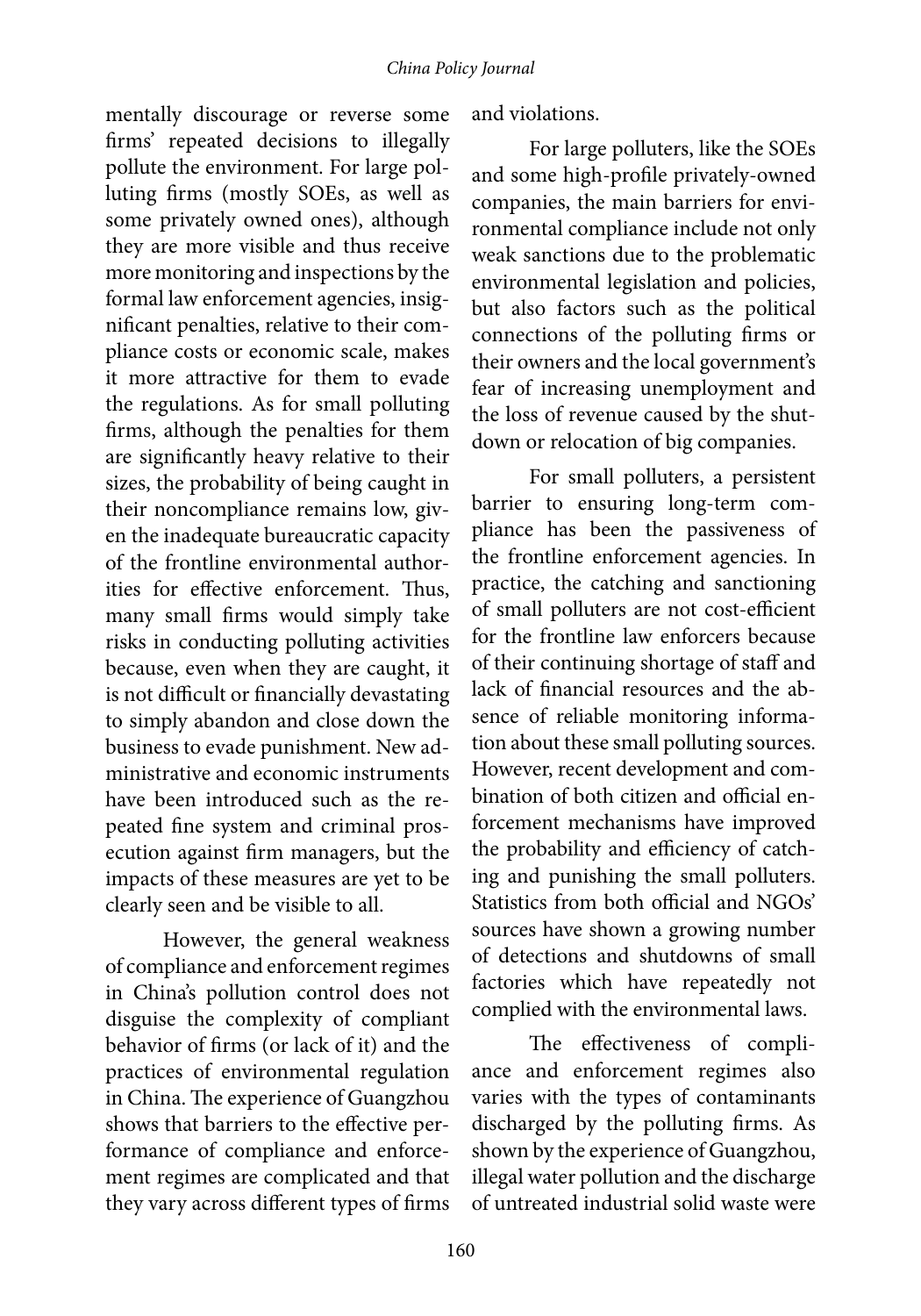more easily caught and harsh penalties thereafter imposed. The reporting of illegal air pollution, on the other hand, was relatively more difficult to penalize. The main reason for such differences might be explained by the low visibility of air pollution and the difficulty of detecting and verifying it.

Our findings have confirmed the arguments in the regulatory literature derived from the experiences of both industrialized and industrializing countries, namely, that the sole reliance on either the formal government enforcement or the civilian enforcement cannot effectively ensure corporate compliance with the environmental regulations. Only with an effective combination of formal and informal enforcement mechanisms can any environmental compliance regime ensure the compliant behavior of firms. As shown by the case of Guangzhou, the central government's increased emphasis on pollution control and the continued strengthening of environmental legislation have led to enhanced law enforcement and tougher penalties against illegal polluters at the local level. From 2010, more polluting firms were subjected to political implementation of environmental rules jointly conducted by the EPBs and BODIs and forced to permanently shut down. The past few years have also witnessed the development of public participation in environmental regulation and this has led to the increased detection of environmental violations and more intrusive law enforcement activities launched by the government.

However, the positive correlation between enhanced law enforce-

ment and the decrease in chronic noncompliance with environmental rules was more likely to be observed among small polluters. The sheer scale and the elusive nature of the environmental violations by these polluters used to create major obstacles for effective law enforcement. Illegal emissions committed by small factories were extremely difficult to catch and punish by government enforcement agencies which were seriously undermanned and more preoccupied by the regulation of the larger pollution sources. For large polluting firms (mostly SOEs, as well as some privately owned ones), although they are more visible and thus subjected to more frequent and intense monitoring and inspections conducted by the government law enforcement agencies, insignificant penalties, relative to their compliance costs or economic scale, make it more attractive for them to evade the various laws. As for small polluting firms, although the penalties for them are significant relative to their size and scale, the probability of being caught in noncompliance remains low mainly due to the shortage of manpower and resources of the grassroots regulatory forces, and many would simply choose to take the risk; and, even when they are caught, it is also neither difficult nor economically devastating to simply abandon the business and evade the punishment.

The opening-up and expansion of political space for more involvement by public monitoring and NGO-led litigation is expected to make noncompliance by polluting firms more costly. Through the experience of Guangzhou,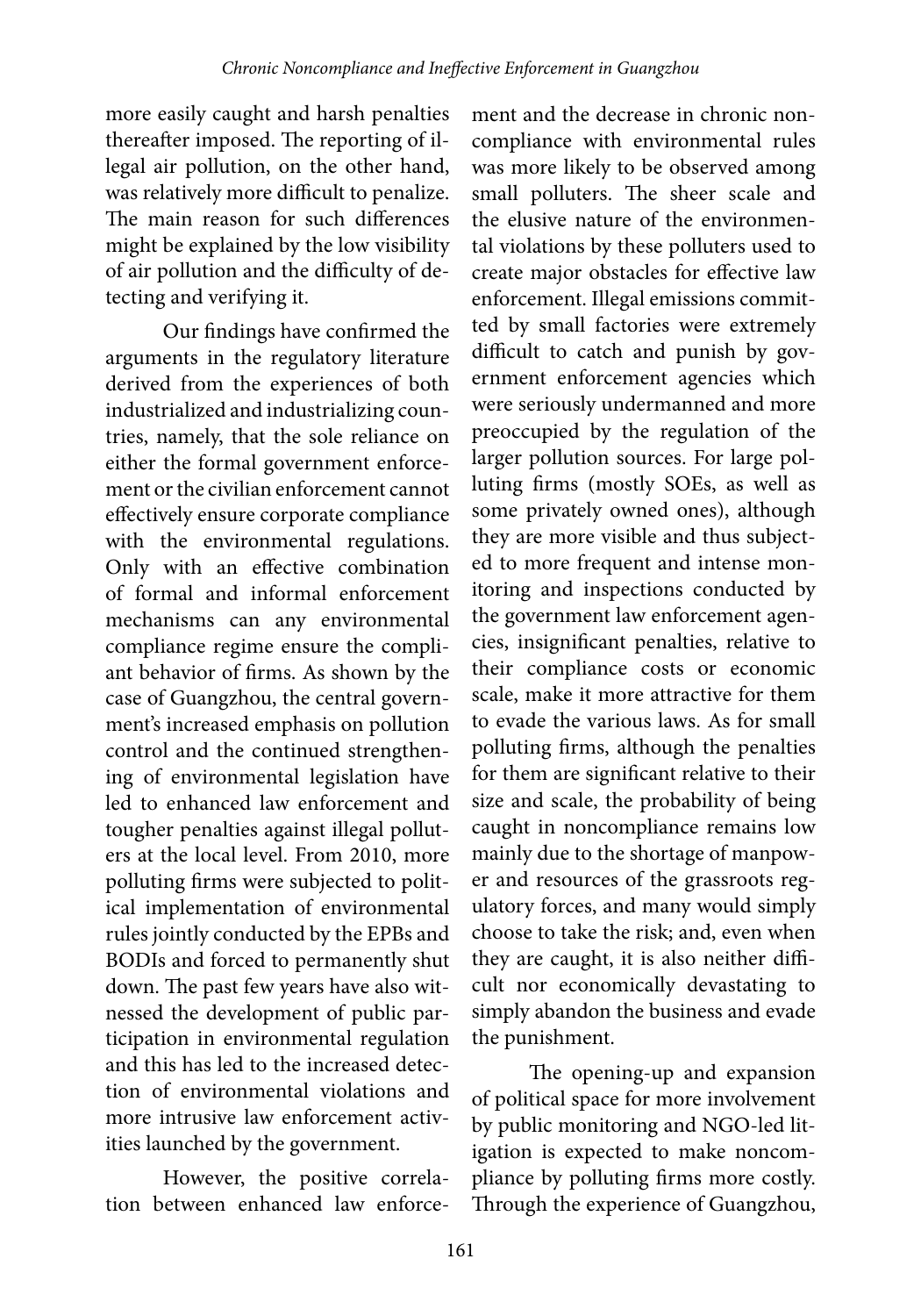where civil society has developed to a higher degree than in the rest of the country, it has been shown that there remain several obstacles preventing social pressure becoming effective in reversing the polluting firms' behaviors. The number of institutions and agencies involved in public monitoring and reporting are increasing, and they are mostly handled by the relevant EPBs. However, this rarely results in serious penalties. Environmental litigation led by NGOs has also just emerged and, if successfully carried out, can lead to significant penalties and consequences for the polluting firms. Nevertheless, the experiences of NGO-led public interest litigation against environmental violators in a Guangzhou lawsuit against illegal industrial pollution suggest that only a handful of experienced and well-funded NGOs are capable of environment litigation. Complex political relations can also impede the normal functioning of the legal process in an environmental pollution case.

Another important political factor for an increasing number of relocations of penalized polluting firms is the grand industrial restructuring being promoted by the local government. This project is aiming to attract high-end service industries and push out the polluting industries and it reflects a long-term policy being pursued by the Guangzhou municipal government. This project has been backed by sustained and strong political will from the municipal government and it serves as an important driving force behind many environmental law enforcement campaigns that have led to permanent shutdowns and

relocations of polluting factories.

Other than policy design, firm-specific, and other political reasons, there are other factors which are not directly related to environmental law enforcement but indirectly sustain the chronic noncompliance decisions at the firm level, such as market fluctuation and competition as well as the changing costs of compliance. For polluting firms, the resources for compliance consist nearly entirely of economic costs without generating revenues and profits. In the economic hardship that emerged after the financial crisis, those firms that are fighting for survival may especially give pollution mitigation a lower priority. Fierce market competition could also dilute their profit margin. Firms that can successfully evade compliance could get favorable standings which are largely dependent on pricing. In addition, compliance costs are also evolving, but generally in a decreasing trend due to learning and innovation.

As the Chinese central government is increasingly keen and vocal about reducing industrial pollution, and Chinese society is more aware of the health impacts of pollution, policy and institutional design for effective environmental law enforcement are the common pursuit and goal for all stakeholders. However, establishing such effective enforcement institutions and procedures will take time due to the diverse nature of firms, the uneven development of local EPB capacity, and the still-nascent stage of environmental NGOs and public participation in environmental governance in China.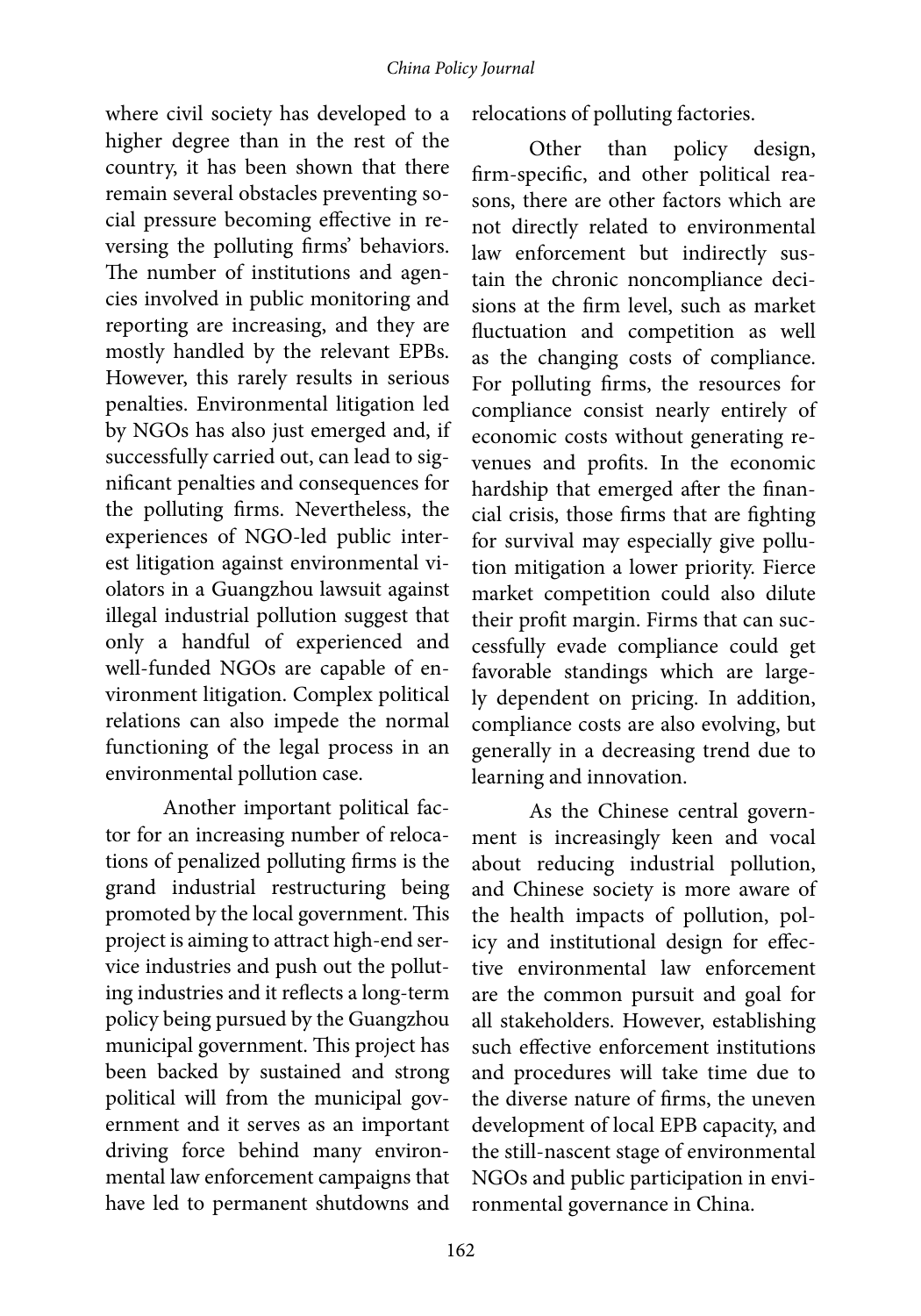# **Acknowledgment**

Funding for this research was provided by the Hong Kong Research Grants Council through the General Research Fund (14654016).

# **References**

Arguedas, C. 2008. "To Comply or Not to Comply? Pollution Standard Setting Under Costly Monitoring and Sanctioning." *Environmental & Resource Economics* 41 (2): 155-68.

Blackman, A., and W. Harrington. 2000. "The Use of Economic Incentives in Developing Countries: Lessons from International Experience with Industrial Air Pollution." *The Journal of Environment Development* 9 (1): 5-44.

Earnhart, D., and L. Friesen. 2012. *Environmental Management Responses to Punishment: Specific Deterrence and Certainty versus Severity of Punishment*. Working Paper.

Editing Committee. 2008–2016. "*Guangzhou Yearbook*." Guangzhou, China: Guangzhou Yearbook Press.

Friesen, L. 2009. *Certainty of Punishment versus Severity of Punishment: An Experimental Investigation*. Working Paper.

Grogger, J. 1991. "Certainty vs Severity of Punishment." *Economic Inquiry* 29 (2): 297-309.

Guangzhou EPB. 2008–2016. "Annual

Report on the State of the Environment in Guangzhou (2007–2015)". Retrieved May 14, 2018. [http://www.gzepb.gov.](http://www.gzepb.gov.cn/zwgk/hjgb/) [cn/zwgk/hjgb/](http://www.gzepb.gov.cn/zwgk/hjgb/).

Guangzhou EPB. 2013. "Complaint about Frequent Emission of Black Smokes from the Chimneys of Guangzhou Meiye's Plant." Retrieved May 14, 2018. http://www.gzepb.gov.cn/ gzhd/zxrdhb/201303/t20130301\_ 63828.htm.

Guangzhou EPB and Guangzhou Bureau of Discipline and Inspection. 2008– 2016. "Report on the Implementation of the Listed Supervision of the Prioritized Environmental Pollution Problems (2007–2015)". Retrieved May 14, 2018. [http://www.gzepb.gov.cn/root43/](http://www.gzepb.gov.cn/root43/gov/146/1114/1121/1123/list.htm) [gov/146/1114/1121/1123/list.htm.](http://www.gzepb.gov.cn/root43/gov/146/1114/1121/1123/list.htm)

Gunningham, N. 2009. "Environmental Law, Regulation and Governance: Shifting Architectures." *Journal of Environmental Law* 21 (2): 179-212.

Guo, M.Y., Y. Xu, and Y.Q.D. Chen. 2014. "Fracking and Pollution: Can China Rescue Its Environment in Time?" *Environmental Science & Technology* 48 (2): 891-92.

IPE. 2018. "Database on the Environmental Performance of Enterprises". Retrieved May 14, 2018. [http://www.ipe.org.cn/IndustryRecord/](http://www.ipe.org.cn/IndustryRecord/Regulatory_DD.aspx) [Regulatory\\_DD.aspx.](http://www.ipe.org.cn/IndustryRecord/Regulatory_DD.aspx)

Johnson, T., A. Lora-Wainwright, & J.X. Lu. 2018. The quest for environmental justice in China: citizen participation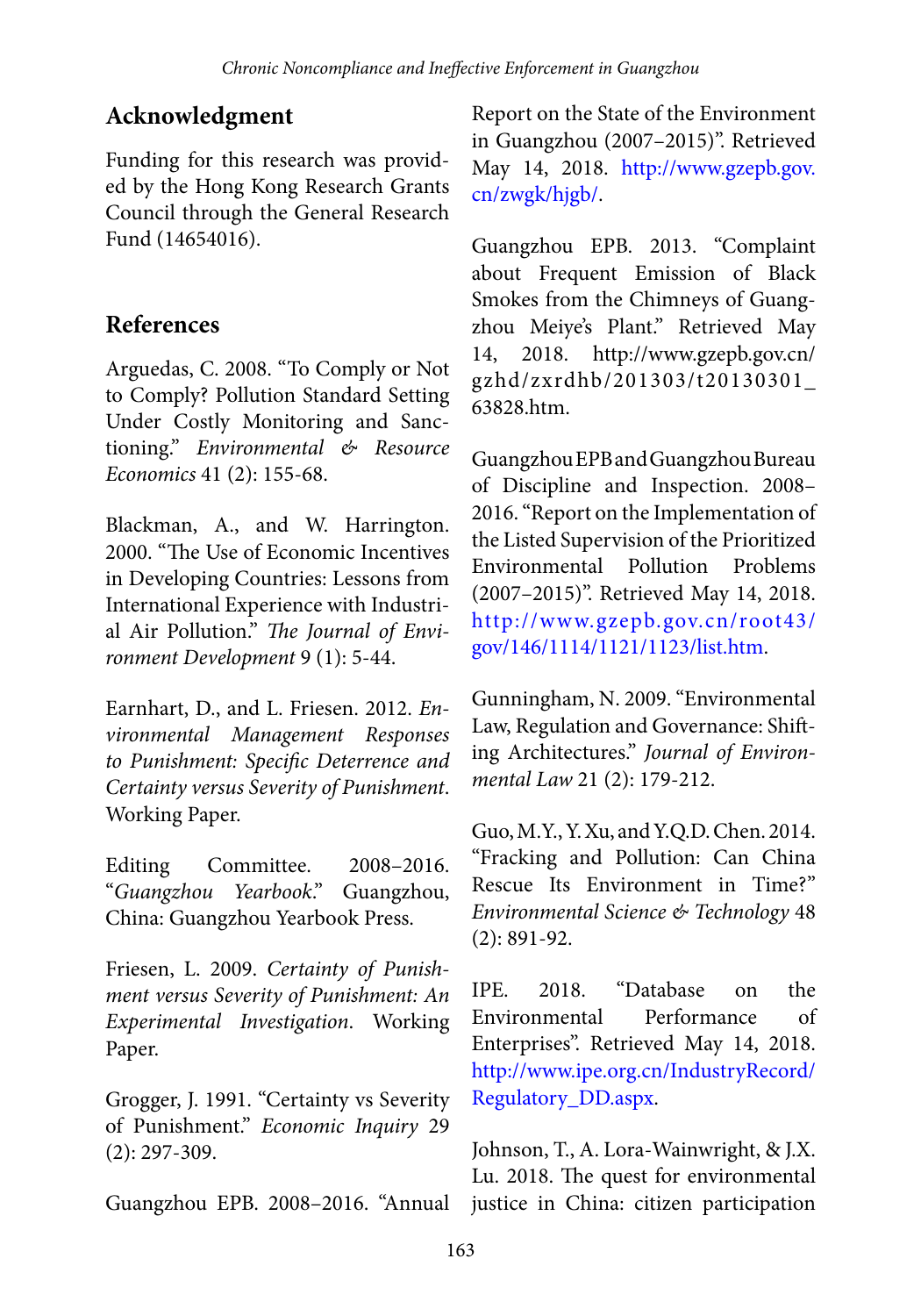#### *China Policy Journal*

and the rural-urban network against Panguanying's waste incinerator. *Sustainability Science*, 13(3), 733-746.

 Li, D. 2016. *Review of Public Interest Litigation in Environment Protection*. China Law Press. Beijing, China.

Li, W.X. 2012. "Advocating Environmental Interests in China." *Administration and Society* 44 (6): 26-42.

Lo, C.W.H., G.E. Fryxell, B. van Rooij, W. Wang, and P.H. Li. 2012. "Explaining the Enforcement Gap in China: Local Government Support and Interna Agency Obstacles as Predictors of Enforcement Actions in Guangzhou." *Journal of Environmental Management* 111: 227-35.

McAllister, L.K., B. van Rooij, and R.A. Kagan. 2010. "Reorienting Regulation: Pollution Enforcement in Industrializing Countries." *Law & Policy* 32 (1): 1-13.

Pan, L., Z. Wang, and Z. Wang. 2005. "Present Status and Countermeasure Suggestion for Thermal Power Plants CEMS in China." *Research of Environmental Sciences* 18 (4): 42-45.

Pargal, S., H. Hettige, M. Singh, and D. Wheeler. 1997. "Formal and Informal Regulation of Industrial Pollution: Comparative Evidence from Indonesia and the United States." *The World Bank Economic Review* 11 (3): 433-50.

Russell, C.S., and W.J. Vaughan. 2003. "The Choice of Pollution Control Policy Instruments in Developing Countries: Arguments, Evidence and Suggestions." In Folmer, H., Tietenberg, T. (Eds.), *International Yearbook of Environmental and Resource Economics*. Cheltenham, UK: Edward Elgar. VII.

Stranlund, J.K., and C.A. Chavez. 2000. "Effective enforcement of a transferable emissions permit system with a self-reporting requirement." *Journal of Regulatory Economics* 18 (2): 113-31.

Steinhardt, H.C., and F.S. Wu, 2016. "In the Name of the Public: Environmental Protest and the Changing Landscape of Popular Contention in China". *China Journal* 75, 61-82.

Thornton, D., N.A. Gunningham, and R.A. Kagan. 2005. "General Deterrence and Corporate Environmental Behavior." *Law and Policy* 27 (2): 262-88.

Van Rooij, B. 2010. "The People vs. Pollution: Understanding Citizen Action against Pollution in China." *Journal of Contemporary China* 19 (63): 55-77.

Wang, J. 2014. "Introduction of Sanctions of Polluting Factories around Schools in the District of Baiyun." *Yangcheng Evening News*, December 31.

Wang, H., and Y.H. Jin, 2007. "Industrial ownership and environmental performance: Evidence from China". *Environmental & Resource Economics* 36, 255-273.

Wang, H., N. Mamingi, B. Laplante, and S. Dasgupta. 2003. "Incomplete En